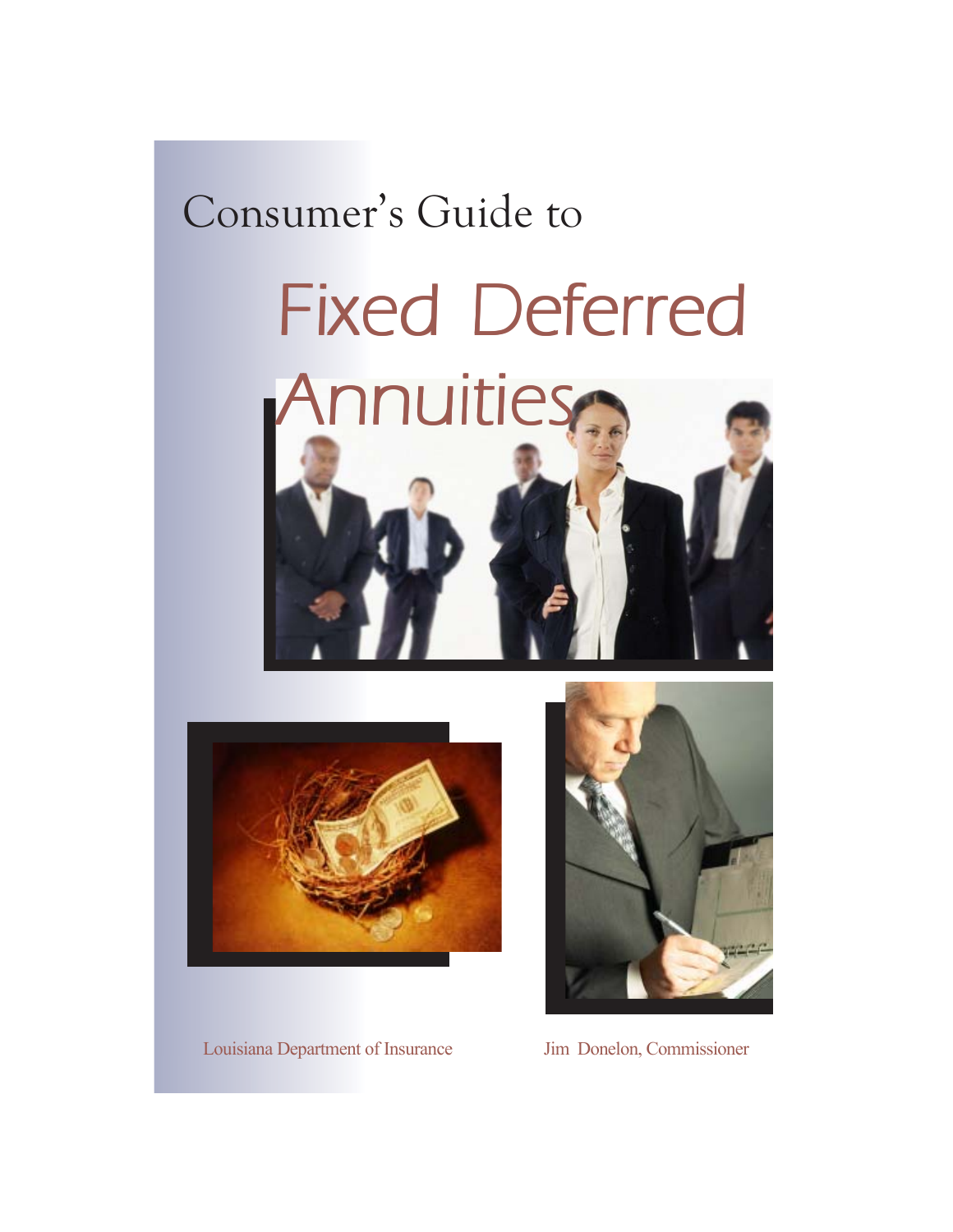#### **CONTENTS**

| What charges may be subtracted from my Fixed Deferred Annuity?  8 |
|-------------------------------------------------------------------|
| What are some Fixed Deferred Annuity Contract Benefits? 10        |
|                                                                   |
| What questions should I ask my producer or the company?  13       |
|                                                                   |

#### **APPENDIX I**

| What are some Equity-Indexed Annuity Contract Features?  17   |  |
|---------------------------------------------------------------|--|
|                                                               |  |
| What are some of the Features and Trade-Offs of Different     |  |
| What is the impact of some Other Equity-Indexed Annuity       |  |
| How do I know if an Equity-Indexed Annuity is right for me?24 |  |
| Questions you should ask your producer or the company25       |  |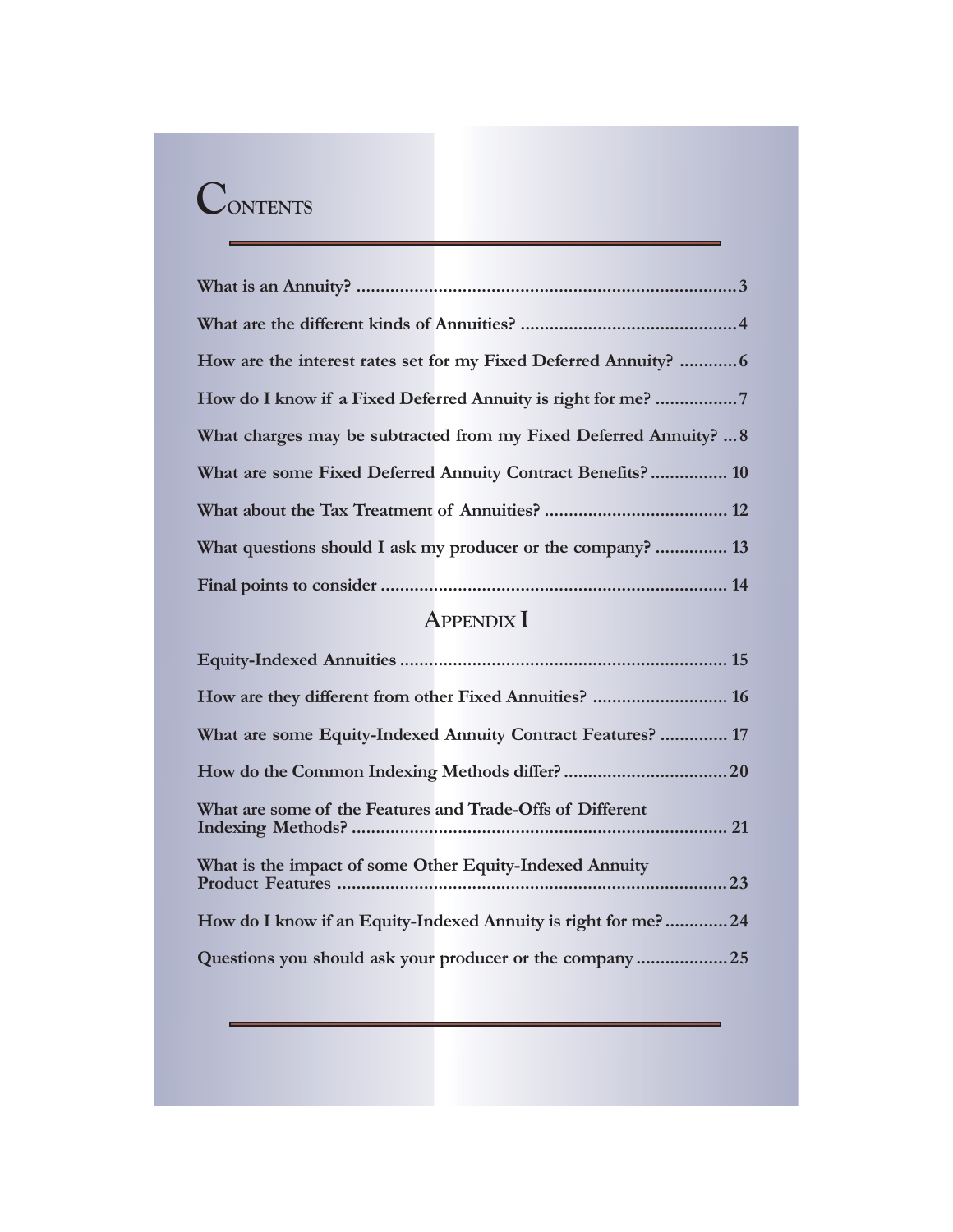#### **WHAT IS AN ANNUITY?**

An annuity is a contract in which an insurance company makes a series of income payments at regular intervals in return for the premium or premiums you have paid. Annuities are most often bought for future retirement income.

An annuity is neither a life insurance nor a health insurance policy. It's not a savings account or a savings certificate. You shouldn't buy an annuity to reach short-term financial goals.

Your **value** in an annuity contract is the premiums you've paid, minus any applicable charges, plus interest credited. The insurance company uses this value to figure the amount of most of the benefits that you can choose to receive from an annuity contract.

This guide explains how interest is credited as well as some typical charges and benefits of annuity contracts.

A **Deferred Annuity** has two parts or **periods**. During the **Accumulation Period**, the money you put into the annuity, less any applicable charges, earns interest. The earnings grow tax-deferred as long as you leave them in the annuity. During the second period, called the **Payout Period**, the company pays income to you or to someone you choose.

**ONLY AN ANNUITY CAN PAY AN INCOME THAT CAN BE GUARANTEED TO LAST AS LONG AS YOU LIVE.**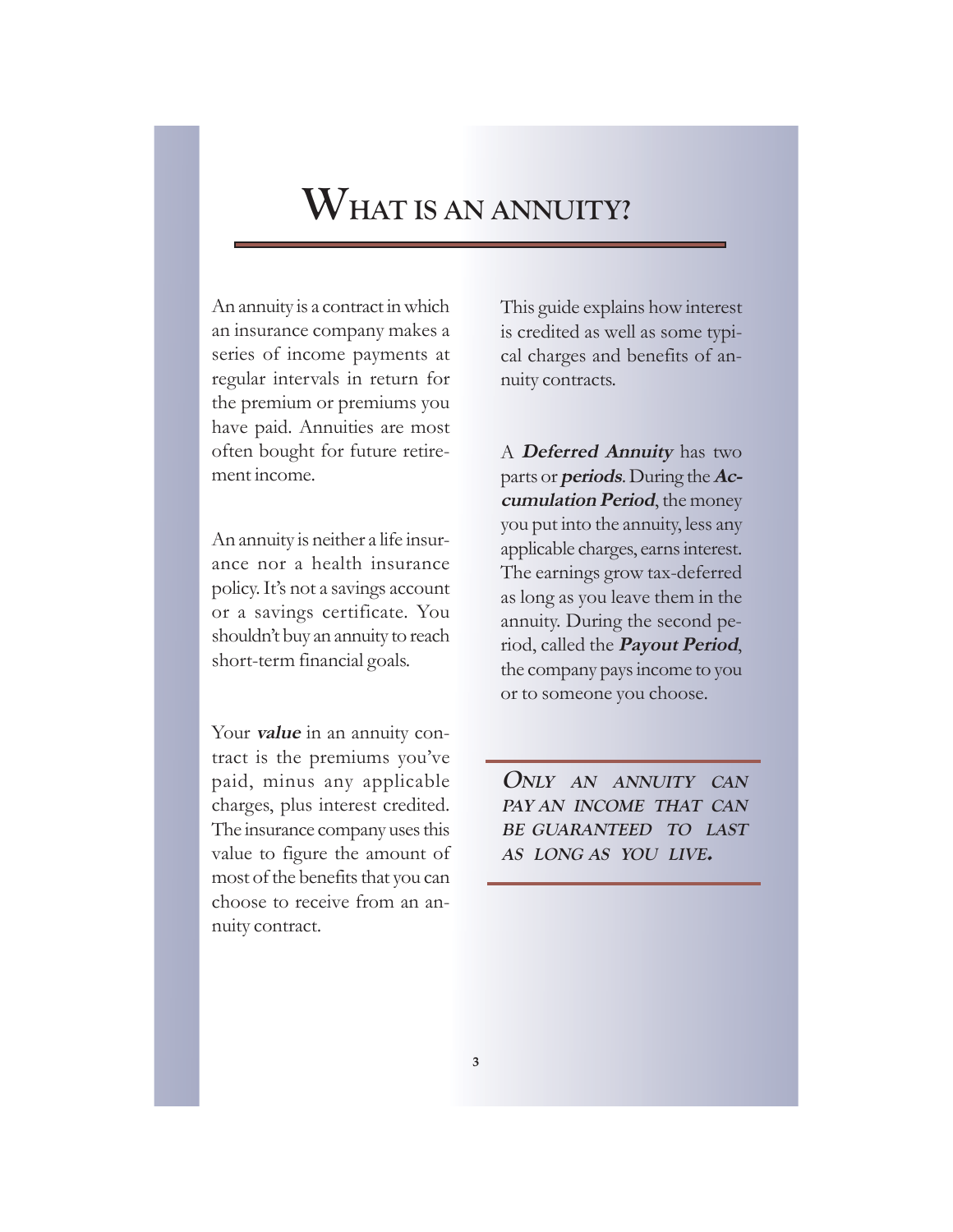#### **WHAT ARE THE DIFFERENT KINDS OF ANNUITIES?**

This guide explains major differences in the various kinds of annuities to help you understand how each might meet your needs. Look at the specific terms of the individual contract you're considering and the disclosure document you receive. If your annuity is being used to fund or provide benefits under a pension plan, the benefits you get will depend on the terms of the plan. Contact your pension plan administrator for information.

This Consumer's Guide will focus on individual fixed deferred annuities.

#### **SINGLE VS. MULTIPLE PREMIUM ANNUITIES**

- Single Premium You pay the insurance company only one payment.
- Multiple Premium You make a series of payments to the insurance company. There are two kinds of multiple premium annuities.
	- **Flexible Premium Contract** within set limits, you pay as much premium as you want, whenever you want.
	- **Scheduled Premium Annuity** the contract spells out your payments and how often you'll make them.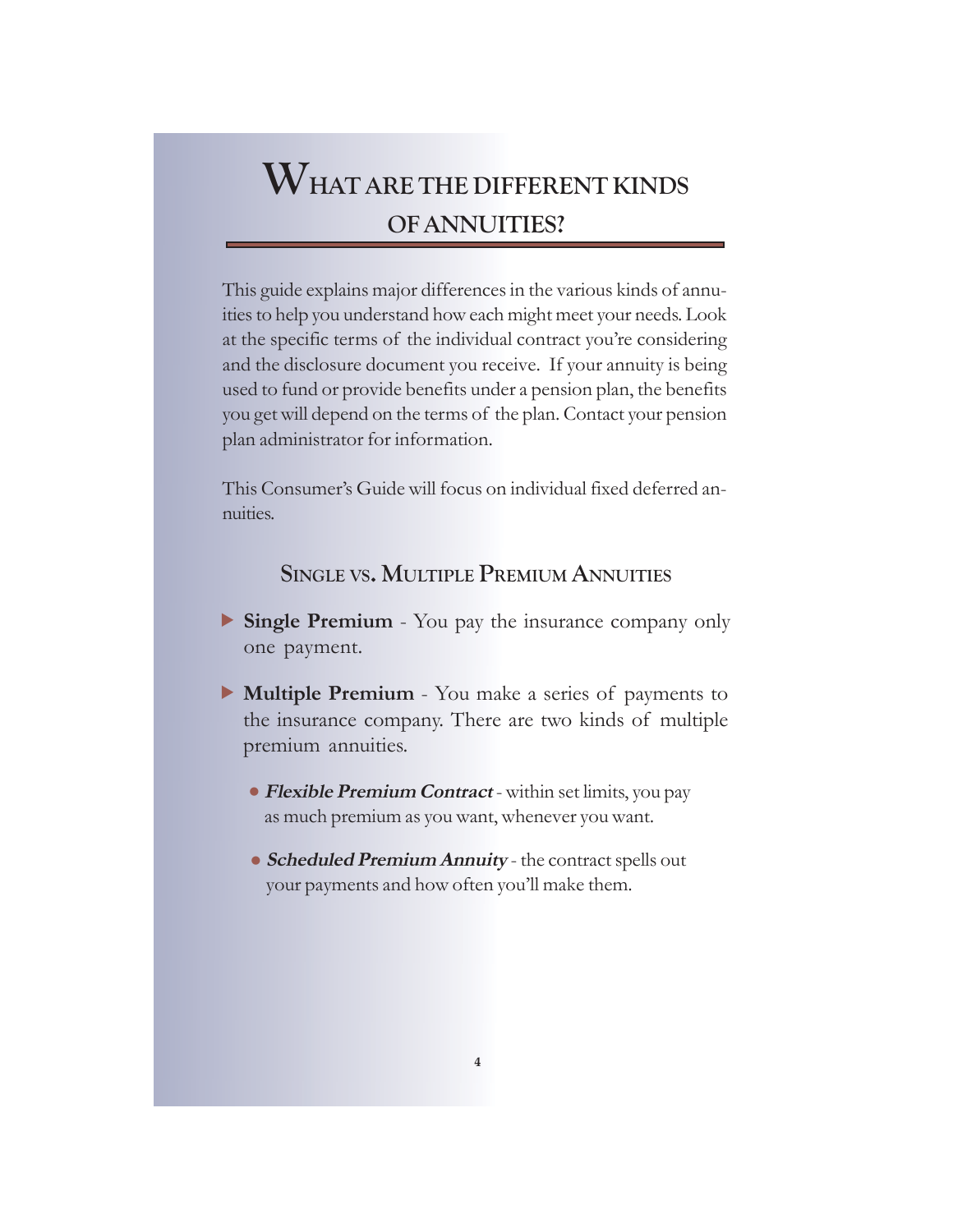#### **IMMEDIATE VS. DEFERRED ANNUITIES**

- **Immediate** Income payments start no later than one year X after you pay the premium. You usually pay for an immediate annuity with one payment.
- **Deferred** The income payments from a **deferred annuity** X often start many years later. Deferred annuities have an accumulation period, which is the time between when you start paying premiums and when income payments start.

#### **FIXED VS. VARIABLE ANNUITIES**

- **Fixed** During the accumulation period, your money (less X any applicable charges) earns interest at rates set by the insurance company or in a way spelled out in the annuity contract. The company guarantees that it will pay no less than a minimum rate of interest. During the payout period, the amount of each income payment to you is generally set when the payments start and will not change.
- ▶ Variable During the accumulation period, the insurance company puts your premiums (less any applicable charges) into a separate account. You decide how the company will invest those premiums, depending on how much risk you want to take. You may put your premium into a stock, bond or other account, with no guarantees, or into a fixed account, with a minimum guaranteed interest. During the payout period, the amount of each income payment to you may be fixed (set at the beginning) or variable (changing with the value of the investments in the separate account).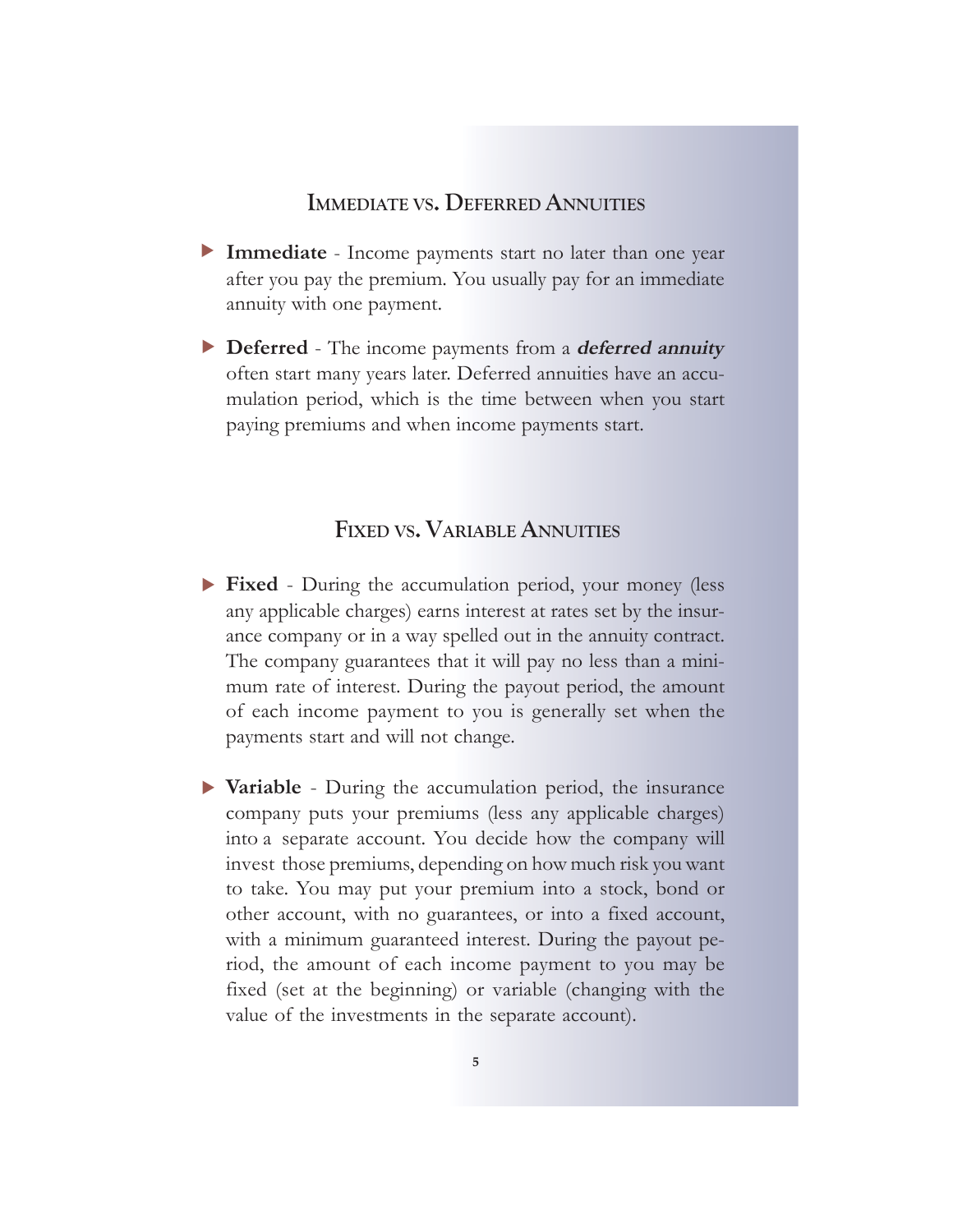#### **HOW ARE THE INTEREST RATES SET FOR MY FIXED DEFERRED ANNUITY?**

During the accumulation period, your money (less any applicable charges) earns interest at rates that change from time to time. Usually, what these rates will be is entirely up to the insurance company.

#### **CURRENT INTEREST RATE**

The current rate is the rate the company decides to credit to your contract at a particular time. The company will guarantee it will not change for some time period.

- The *Initial Rate* is an interest rate the insurance com- pany may credit for a set period of time after you first buy your annuity. The initial rate in some contracts may be higher than it will be later. This is often called a bonus rate.
- **The Renewal Rate** is the rate credited by the company after the end of the set time period. The contract tells how the company will set the renewal rate, which may be tied to an external reference or index.

The minimum guaranteed interest rate is the lowest rate your annuity will earn. This rate is stated in the contract.

#### **MULTIPLE INTEREST RATES**

Some annuity contracts apply different interest rates to each premium you pay or to premiums you pay during different time periods.

Other annuity contracts may have two or more accumulated values that fund different benefit options. These accumulated values may use different interest rates. You get only one of the accumulated values depending on which benefit you choose.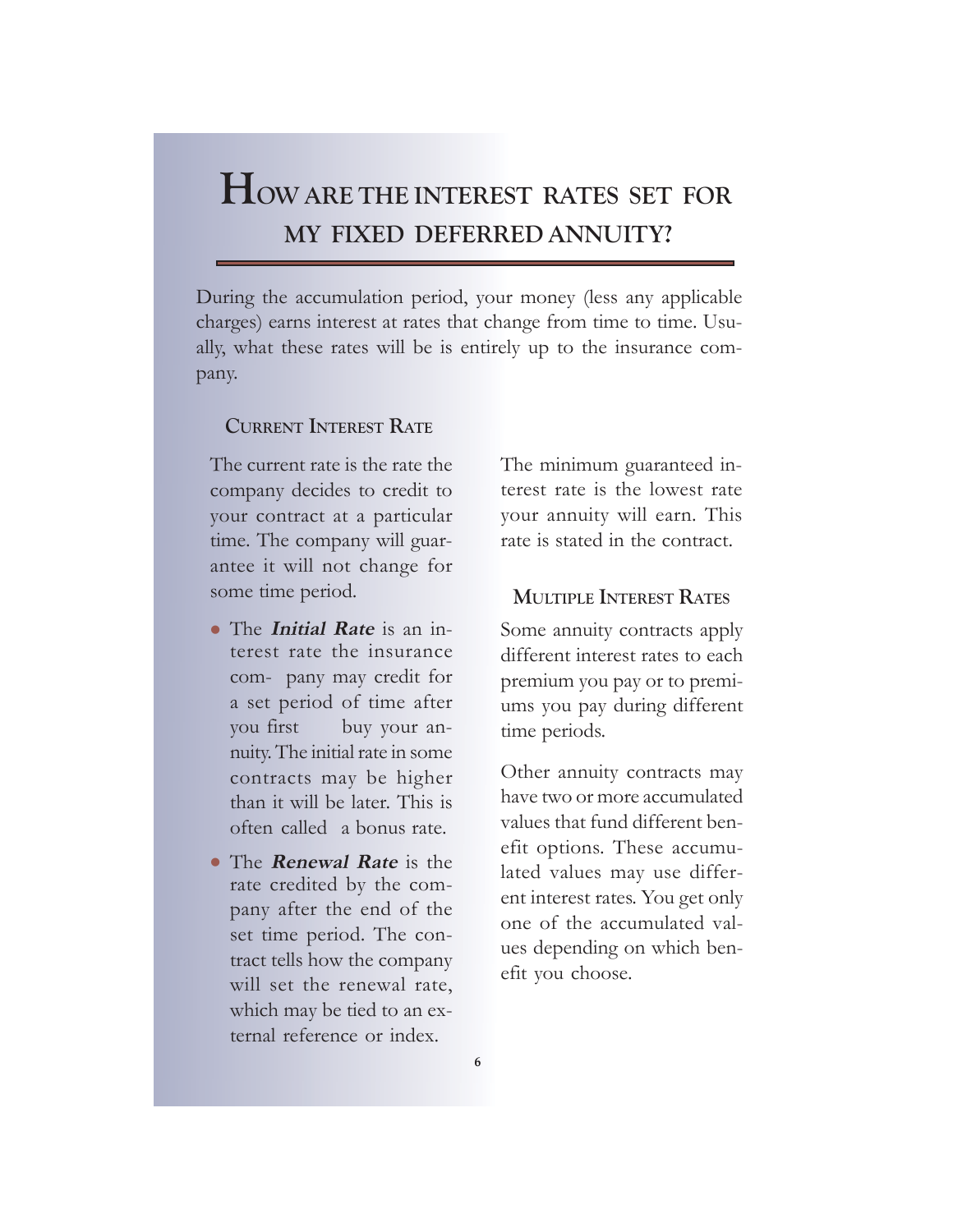#### **HOW DO I KNOW IF A FIXED DEFERRED ANNUITY IS RIGHT FOR ME?**

The questions listed below may help you decide which type of annuity, if any, meets your retirement planning and financial needs.You should think about what your goals are for the money you may put into the annuity. You need to think about how much risk you're willing to take with the money. Ask yourself:

- How much retirement income z will I need in addition to what I will get from Social Security and my pension?
- Will I need that additional in-z come only for myself or for myself and someone else?
- How long can I leave my z money in the annuity?
- When will I need income pay-z ments?
- · Does the annuity let me get money when I need it?
- Do I want a fixed annuity with z a guaranteed interest rate and little or no risk of losing the principal?
- Do I want a variable annuity z with the potential for higher earnings that aren't guaranteed and the possibility that I may risk losing principal?
- Or, am I somewhere in between zand willing to take some risks with an equity indexed annuity?

#### **WHAT IS A "FREE LOOK" PROVISION?**

Many states have laws that give you a set number of days to look at the annuity contract after you buy it. If you decide during that time that you don't want the annuity, you can return the contract and get all your money back. This is often referred to as a free look or right to return period. The free look period should be prominently stated in your contract. Be sure to read your contract carefully during the free look period.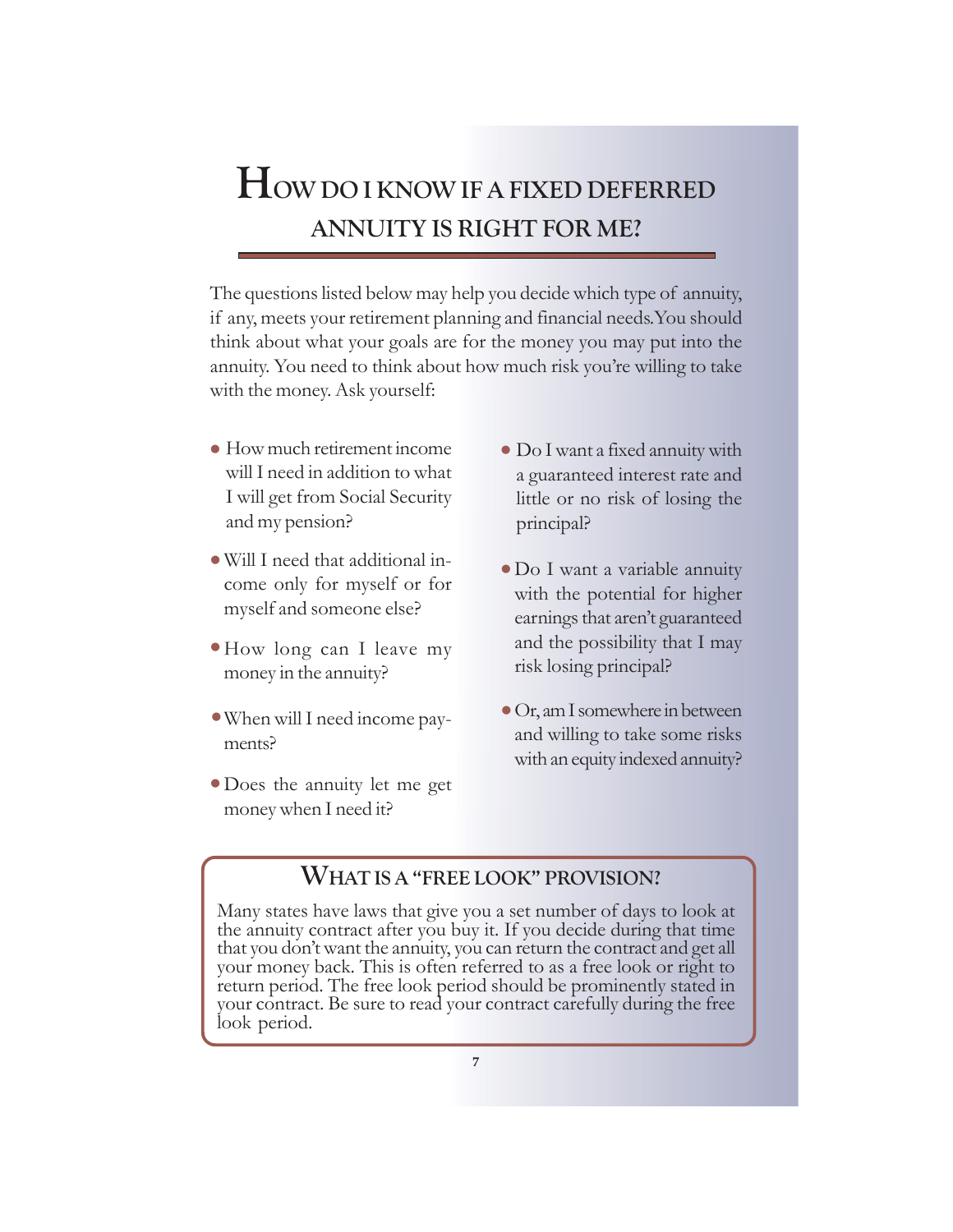#### **WHAT CHARGES MAY BE SUBTRACTED FROM MY FIXED DEFERRED ANNUITY?**

Most annuities have charges related to the cost of selling or servicing. These charges may be subtracted directly from the contract value. Ask your producer or the company to describe the charges that apply to your annuity. Some examples of charges, fees and taxes are:

#### **1. Contract Fee**

A contract fee is a flat dollar amount charged either once or annually.

#### **2. Premium Tax**

Some states charge a tax on annuities. The insurance company pays this tax to the state. The company may subtract the amount of the tax when you pay your premium, when you withdraw your contract value, when you start to receive income payments or when it pays a death benefit to your beneficiary.

#### **3. Percentage of Premium Charge**

A percentage of premium charge is a charge deducted from each premium paid. The percentage may be lower after the contract has been in force for a certain number of years or after total premiums paid have reached a certain amount.

#### **4. Free Withdrawal**

Your annuity may have a limited free withdrawal feature. That lets you make one or more withdrawals without a charge. The size of the free withdrawal is often limited to a set percentage of your contract value. If you make a larger withdrawal, you may pay withdrawal charges. You may lose any interest above the minimum guaranteed rate on the amount withdrawn. Some annuities waive withdrawal charges in certain situations, such as death, confinement in a nursing home or terminal illness.

#### **5. Transaction Fee**

A transaction fee is a charge per premium payment or other transaction.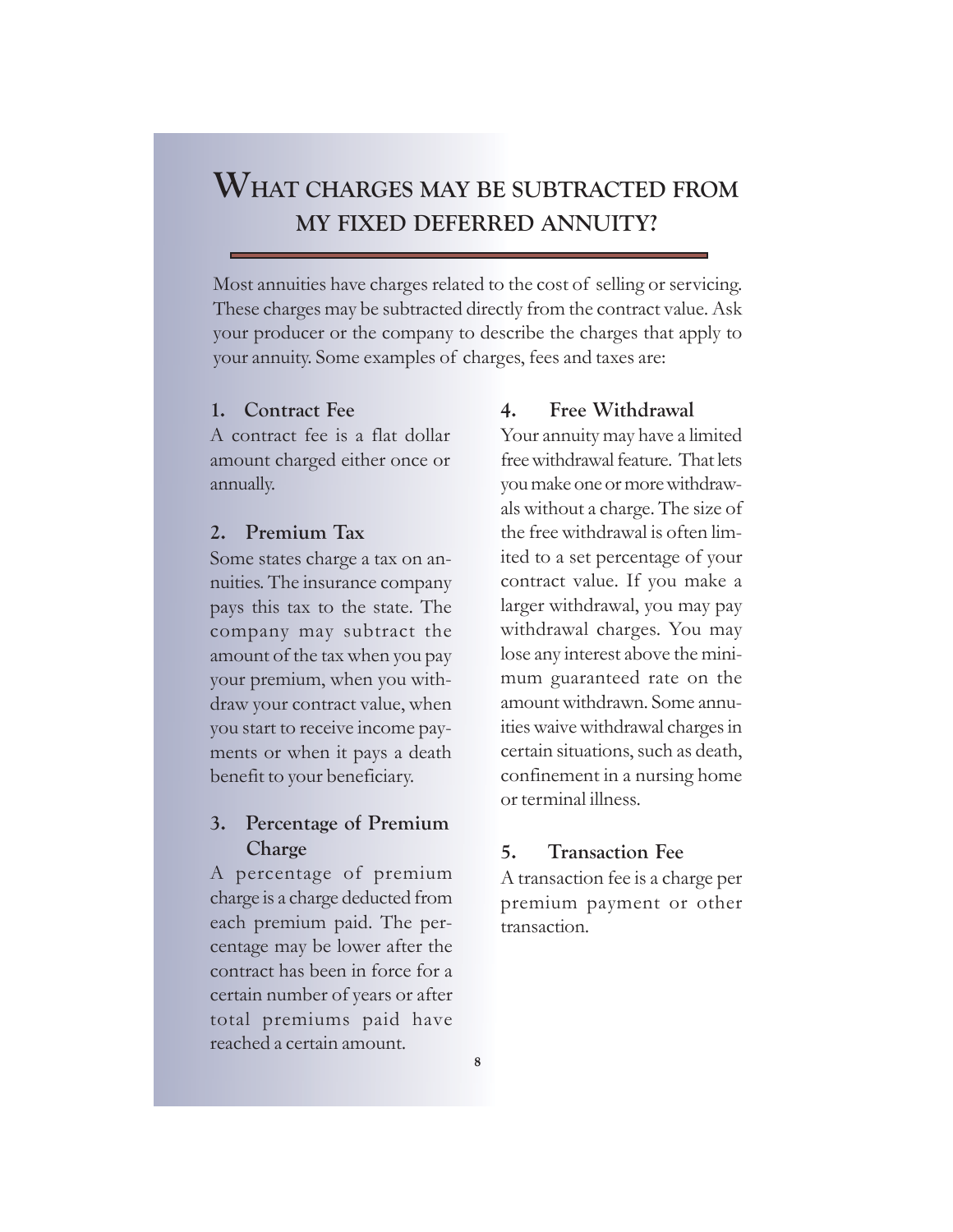#### **6. Surrender or Withdrawal Charges**

If you need access to your money, you may be able to take all or part of the value out of your annuity at any time during the accumulation period.

If you take out part of the value, you may pay a withdrawal charge. If you take out all of the value and surrender, or terminate, the annuity, you may pay a surrender charge.

In either case, the company may figure the charge as a percentage of the value of the contract, of the premiums you've paid or of the amount you're withdrawing.

**B<sup>E</sup> SURE TO READ THE TAX TREATMENT SECTION AND ASK YOUR TAX ADVISOR FOR INFOR-MATION ABOUT POSSIBLE TAX PENALTIES ON WITHDRAWALS.**

The company may reduce or even eliminate the surrender charge after you've had the contract for a stated number of years.

A company may waive the surrender charge when it pays a death benefit.

Some annuities have stated

**9**

terms. When the term is up, the contract may automatically expire or renew. You're usually given a short period of time, called a window, to decide if you want to renew or surrender the annuity. If you surrender during the window, you won't have to pay surrender charges. If you renew, the surrender or withdrawal charges may start over.

In some annuities, there is no charge if you surrender your contract when the company's current interest rate falls below a certain level. This may be called a *bail-out* option.

In a multiple-premium annuity, the surrender charge may apply to each premium paid for a certain period of time. This may be called a rolling surrender or withdrawal charge.

Some annuity contracts have a market value adjustment feature. If interest rates are different when you surrender your annuity than when you bought it, a market value adjustment may make the cash surrender value higher or lower. Since you and the insurance company share this risk, an annuity with an MVA feature may credit a higher rate than an annuity without that feature.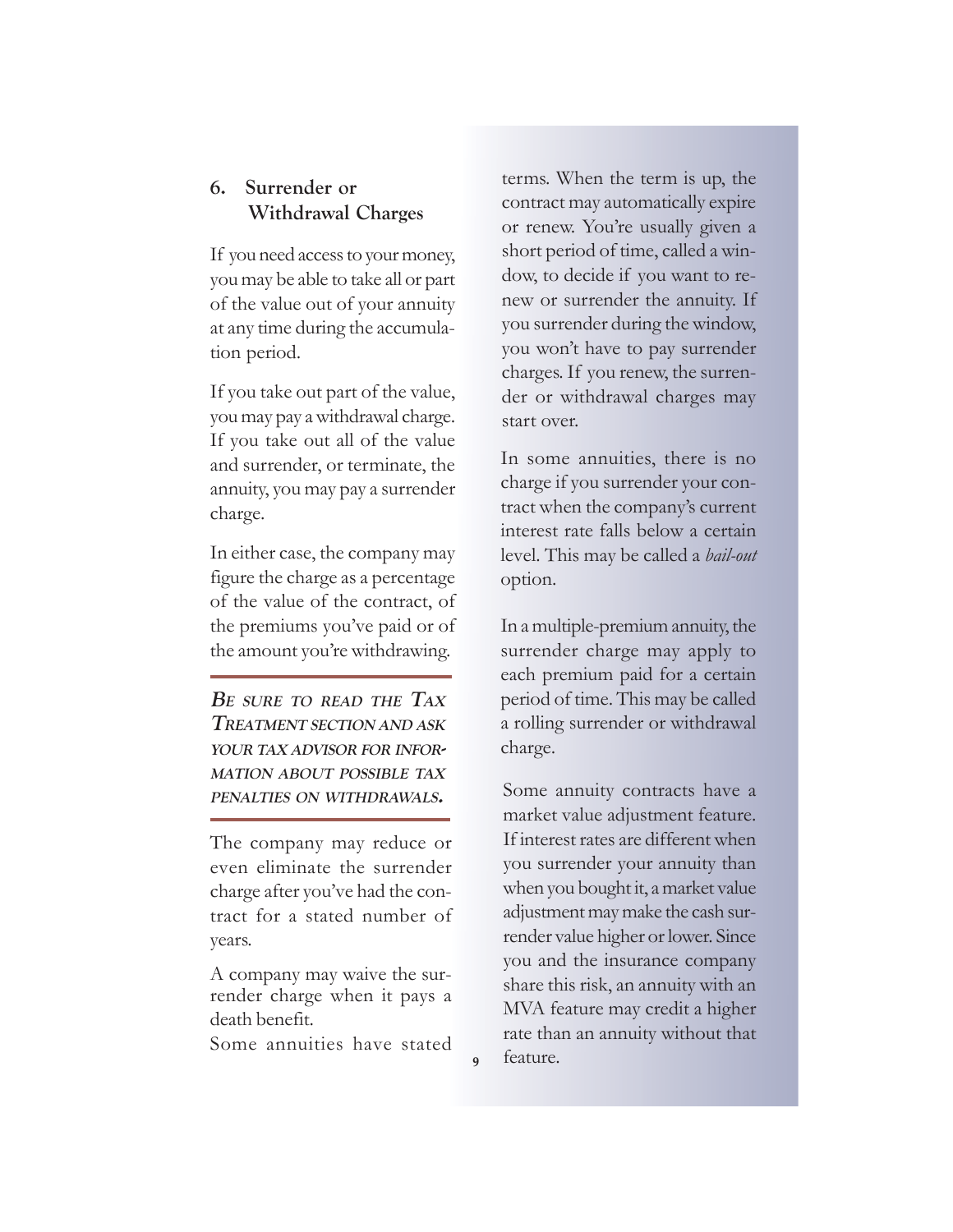#### **WHAT ARE SOME FIXED DEFERRED ANNUITY CONTRACT BENEFITS?**

#### **Annuity Income Payments**

One of the most important benefits of deferred annuities is your ability to use the value built up during the accumulation period to give you a lump sum payment or to make income payments during the payout period.

Income payments are usually made monthly, but you may choose to receive them less often. The size of income payments is based on the accumulated value in your annuity and the annuity's benefit rate in effect when income payments start.

The benefit rate usually depends on your age and sex, and the annuity payment option you choose. For example, you might choose payments that continue as long as you live, as long as your spouse lives or for a set number of years.

There is a table of guaranteed benefit rates in each annuity contract. Most companies have current benefit rates as well.

The company can change the current rates at any time, but the current rates can never be less than the guaranteed benefit rates. When income payments start, the insurance company generally uses the benefit rate in effect at that time to figure the amount of your income payment.

Companies may offer various income payment options. You (the owner) or another person that you name may choose the option. The options are described here as if the payments are made to you.

**Life Only** – The company pays income for your life time. It doesn't make any payments to anyone after you die. This payment option usually pays the highest income possible. You might choose it if you have no dependents, if you have taken care of them through other means or if the dependents have enough income of their own. **o**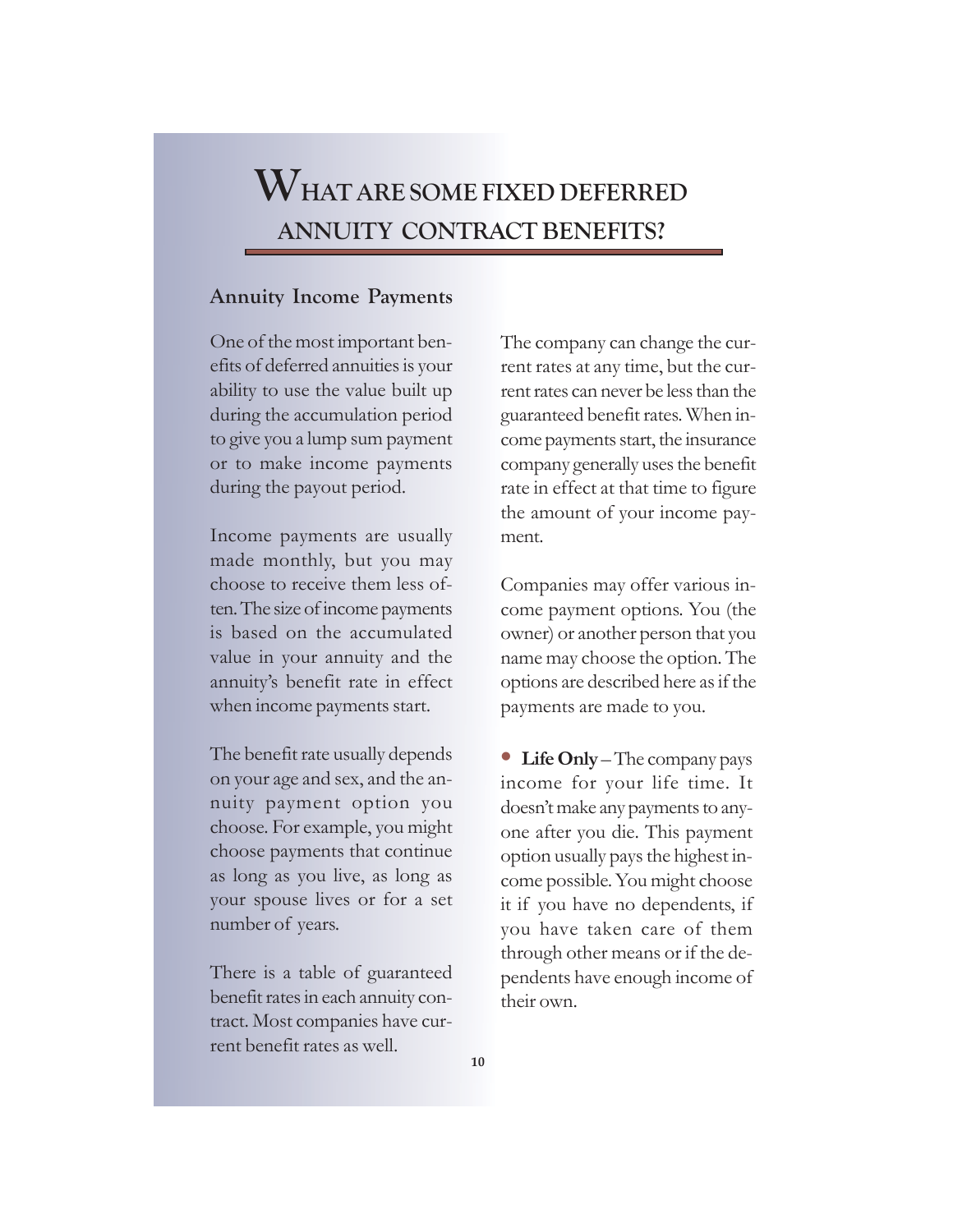**Life Annuity with Period Certain** – the company pays income for as long as you live and guarantees to make payments for a set number of years even if you die. This period certain is usually 10 or 20 years. If you live longer than the period certain, you'll continue to receive payments for the rest of that period. If you die after the period certain, your beneficiary doesn't receive any payments from your annuity. Because the "period certain" is an added benefit, each income payment will be smaller than in a life-only option. z

**Joint and Survivor – The** company pays income as long as either you or your beneficiary lives. You may choose to decrease the amount of the payments after the first death. You  $\bullet$ 

may also be able to choose to have payments continue for a set length of time. Because the survivor feature is an added benefit, each income payment is smaller than in a life-only option.

#### **Death Benefit**

In some annuity contracts, the company may pay death benefit to your beneficiary if you die before the income payments start. The most common death benefit is the contract value or the premiums paid, whichever is more.

#### **CAN MY ANNUITY'S VALUE BE DIFFERENT DEPENDING ON MY CHOICE OF BENEFIT?**

While all deferred annuities offer a choice of benefits, some use different accumulated values to pay different benefits. For example, an annuity may use one value if annuity payments are for retirement benefits and a different value if the annuity is surrendered. As another example, an annuity may use one value for long-term care benefits and a different value if the annuity is surrendered. You can't receive more than one benefit at the same time.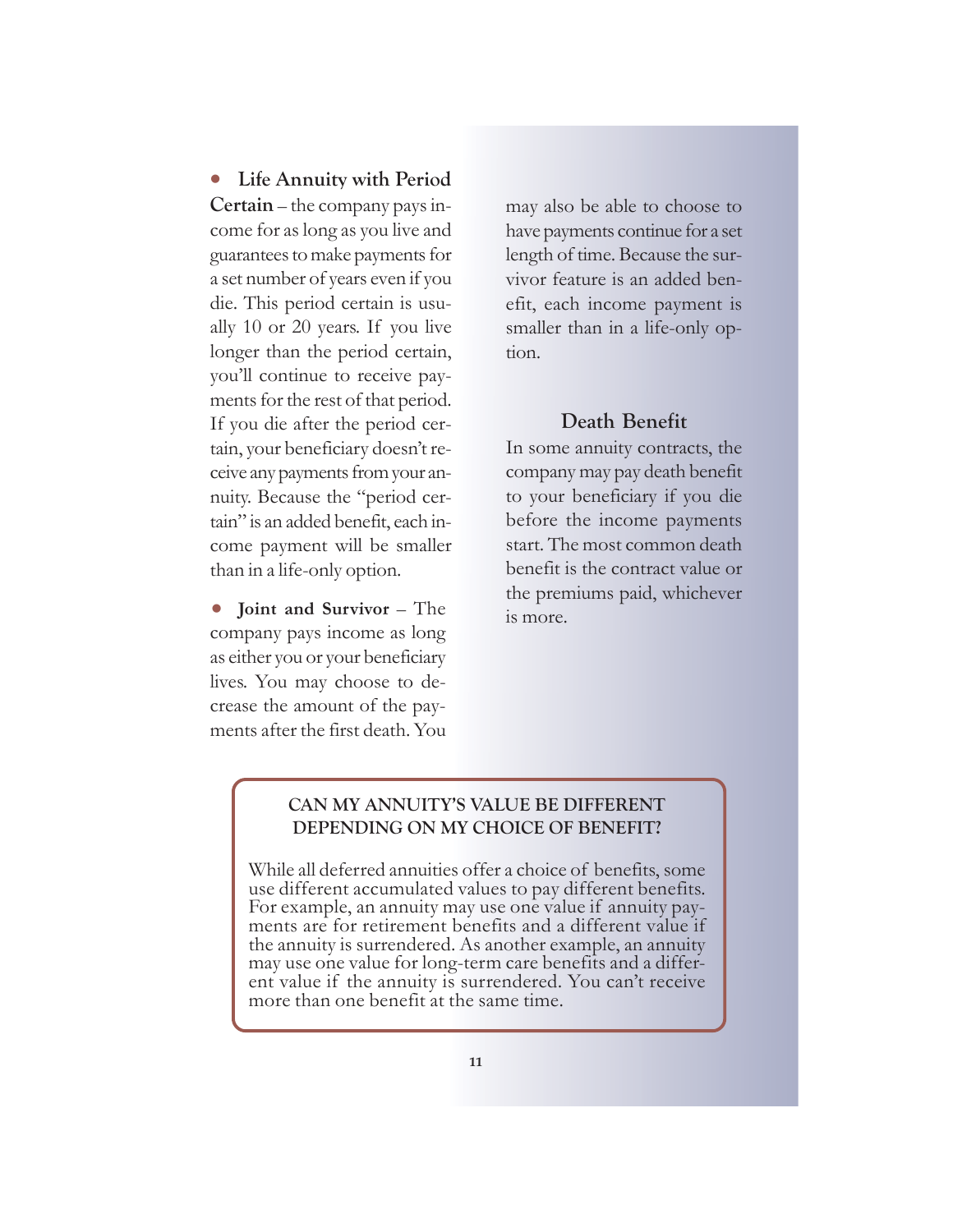#### **WHAT ABOUT THE TAX TREATMENT OF ANNUITIES?**

Below is a general discussion about taxes and annuities. You should consult a professional tax advisor to discuss your individual tax situation.

Under current federal law, annuities receive special tax treatment. Income tax on annuities is deferred, which means you aren't taxed on the interest your money earns while it stays in the annuity. Tax-deferred accumulation isn't the same as tax-free accumulation. An advantage of tax deferral is that the tax bracket you're in when you receive annuity income payments may be lower than the one you're in during the accumulation period. You'll also be earning interest on the amount you would have paid in taxes during the accumulation period. Most states' tax laws on annuities follow the federal law.

Part of the payments you receive from an annuity will be considered as a return of the premium you've paid. You won't have to pay taxes on that part. Another part of the payments is considered interest you've earned. You must pay taxes on the part that is considered interest when you withdraw the money. You may also have to pay a 10% tax penalty if you withdraw the accumulation before age 59 ½. The Internal Revenue Code also has rules about distributions after the death of a contract holder.

Annuities used to fund certain employee pension benefit plans (those under Internal Revenue Code Sections 401(a), 401(k), 403(b), 457 or 414) defer taxes on plan contributions as well as on interest or investment income. Within the limits set by the law, you can use pretax dollars to make payments to the annuity. When you take money out, it will be taxed.

You can also use annuities to fund traditional and Roth IRAs under Internal Revenue Code Section 408. If you buy an annuity to fund an IRA, you'll receive a disclosure statement describing the tax treatment.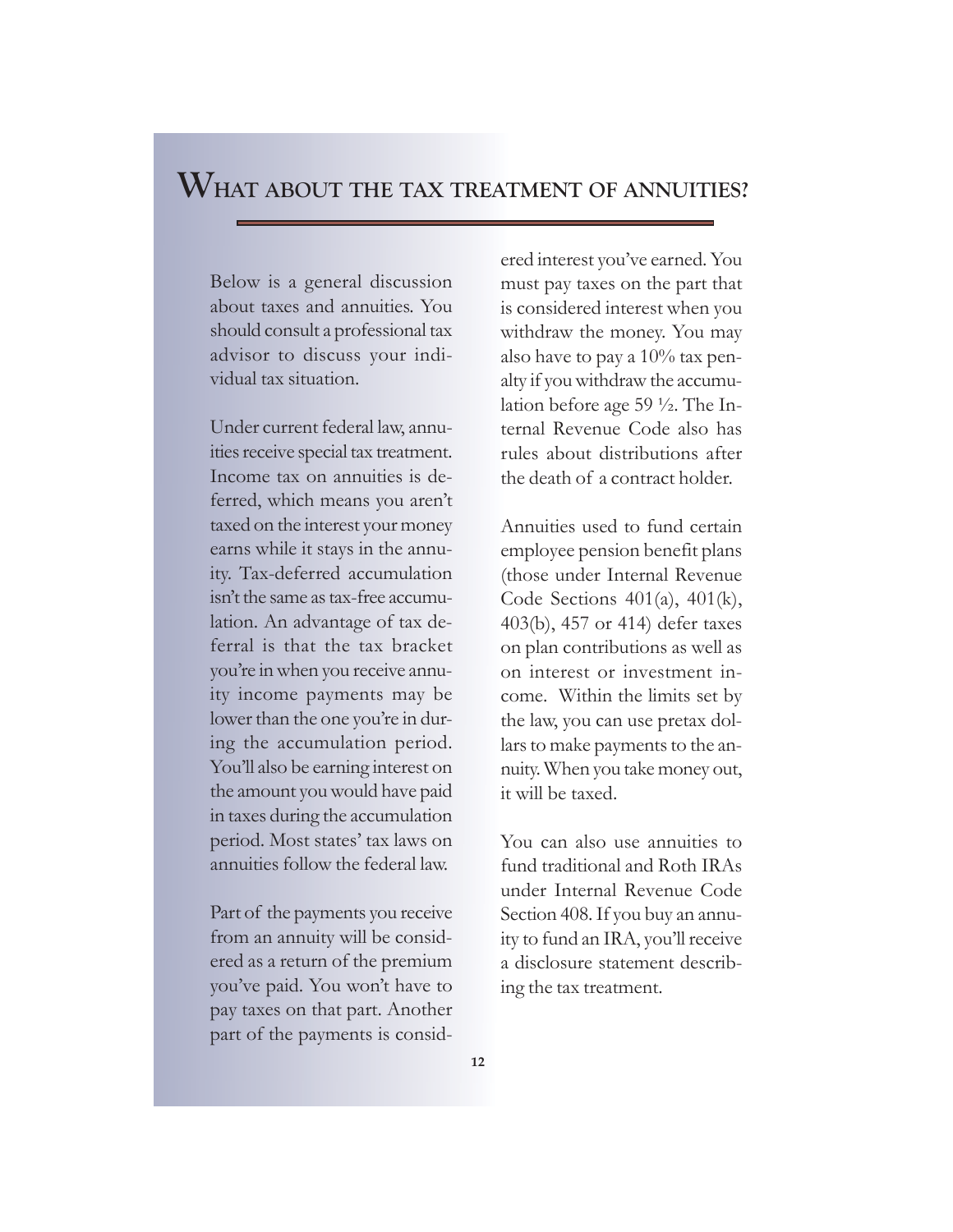#### **WHAT QUESTIONS SHOULD I ASK MY PRODUCER OR THE COMPANY?**

- Is this a single premium or z multiple premium contract?
- Is this an equity-indexed annuity?
- What is the initial interest z rate and how long is it guaranteed?
- Does the initial rate include z a bonus rate, and how much is the bonus?
- What renewal rate is the z company crediting on annuity contracts of the same type that were issued last year?
- Are there withdrawal or surrender charges or penalites if I want to end my contract early and take out all of my money? How much are they?
- Can I get a partial with-z drawal without paying surrender or other charges or losing interest?
- Is there a death benefit? z How is it set? Can it change?
- What is the guaranteed mini-z mum interest rate?
- What other charges, if any, z may be deducted from my premium or contract value?
- If I pick a shorter or longer z payout period or surrender the annuity, will the accumulated value or the way interest is credited change?
- What income payment op-z tions can I choose? Once I choose a payment option, can I change it?
- · Does my annuity waive withdrawal charges for reasons such as death, confinement in a nursing home or terminal illness?
- Is there a market value ad-zjustment (MVA) provision in my annuity?
- **13**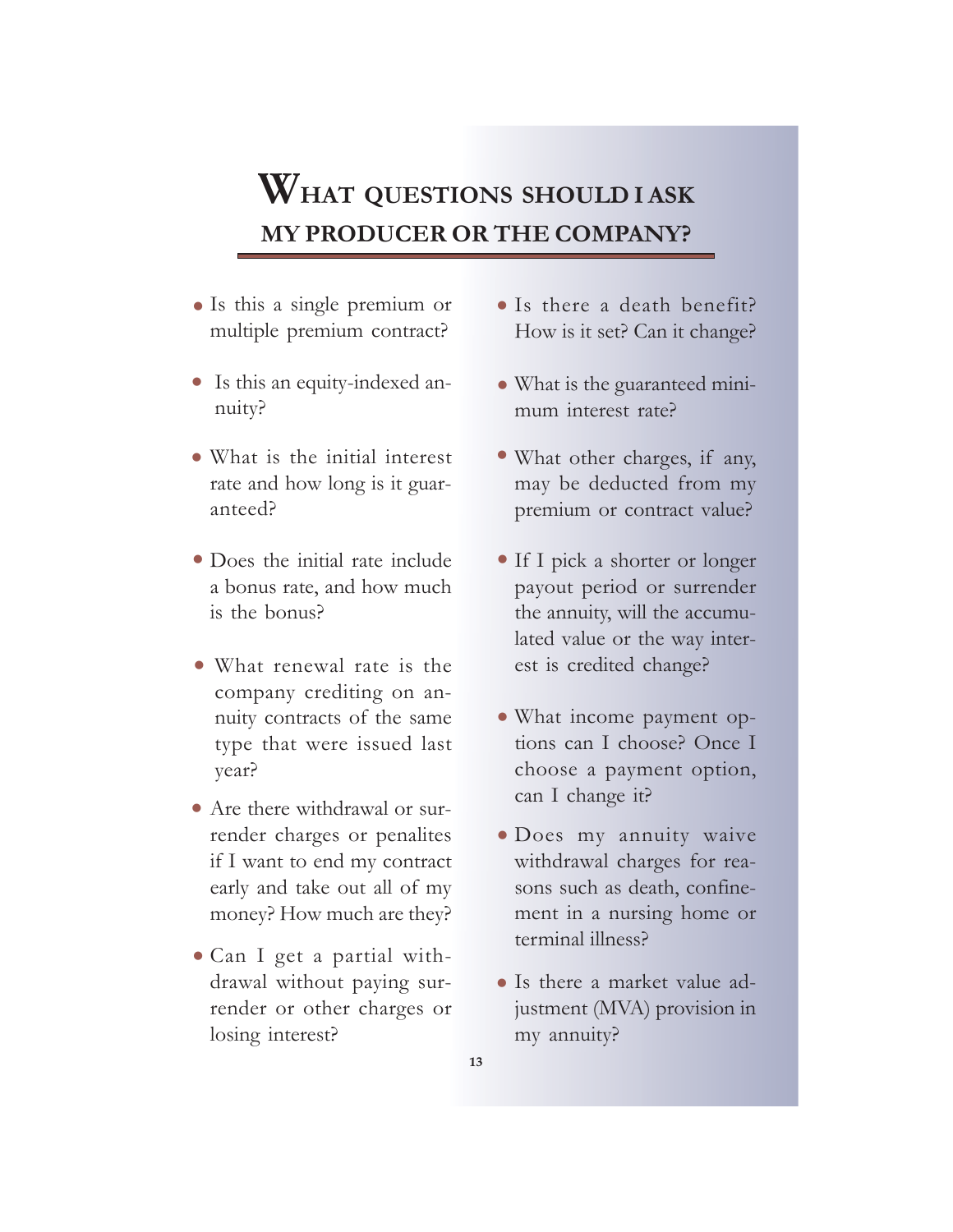#### **FINAL POINTS TO CONSIDER**

- Before you decide to buy an z annuity, you should review the contract. Terms and conditions of each annuity contract will vary.
- Ask yourself if, depending on your needs or age, this annuity is right for you. Taking money out of an annuity may mean you must pay taxes. Also, while it's sometimes possible to transfer the value of an older annuity into a new annuity, the new annuuity may have a new schedule of charges that could mean new expenses you must pay directly or indirectly.
- Remember that the quality of service that you expect from the company and the producer is a very important factor in your decision.
- If you have a specific ques-z tion or can't get answers you need from the producer or company, contact the Department of Insurance.

**14**

- When you receive your an-z nuity contract, READ IT CAREFULLY! Ask the producer and company for an explanation of anything you don't understand. Do this before any free look period ends.
- Compare information for z similar contracts from several companies. Comparing products may help you make a better decision.
- You should understand the z long-term nature of your purchase. Be sure you plan to keep the annuity long enough so that the charges don't take too much of the money you put in. Be sure you understand the effect of all charges.
- If you are buying an annuity to fund an IRA or other taxdeffered retirement program, be sure that you're eligible. Also, ask if there are any restrictions connected with the program.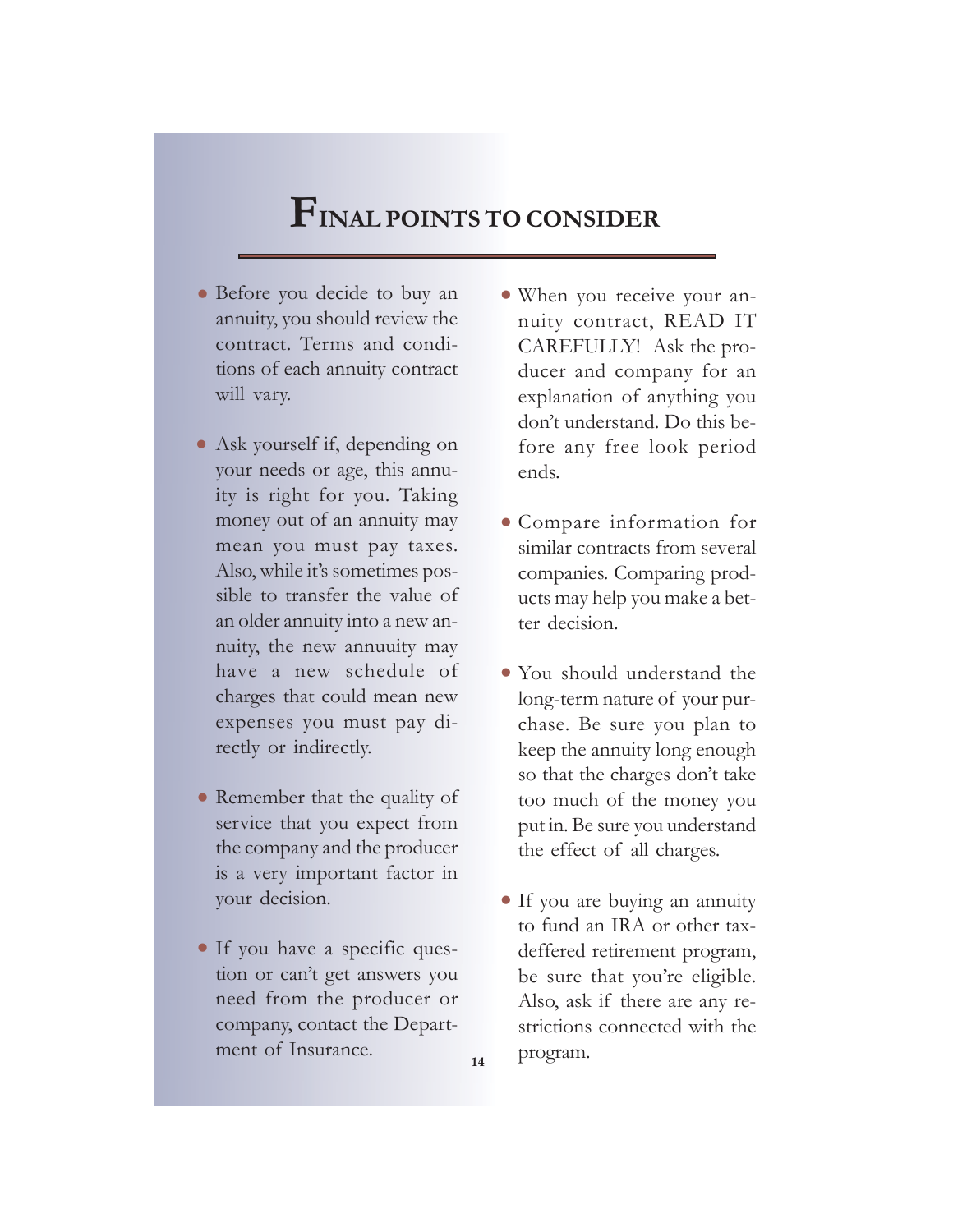#### **Appendix I**

#### **EQUITY-INDEXED ANNUITIES**

This appendix to the Consumer's Guide for Fixed Deferred Annuities will focus on equity-indexed annuities. Like other types of fixed deferred annuities, equity-indexed annuities provide for annuity income payments, death benefits and tax-deferred accumulation. You should read the Consumer's Guide for general information about those features and about provisions such as withdrawal and surrender charges.

#### **WHAT ARE EQUITY-INDEXED ANNUITIES?**

An equity-indexed annuity is a fixed annuity, either immediate or deferred, that earns interest or provides benefits that are linked to an external equity reference or an equity index. The value of the index might be tied to a stock or other equity index. One of the most commonly used indices is Standard & Poor's 500 Composite Stock Price Index (the S&P 500), which is an equity index. The value of any index varies from day to day and is not predictable.

When you buy an equity-indexed annuity, you own an insurance contract. You are not buying shares of any stock or index.

While immediate equity-indexed annuities may be available, this appendix will focus on deferred equity-indexed annuities.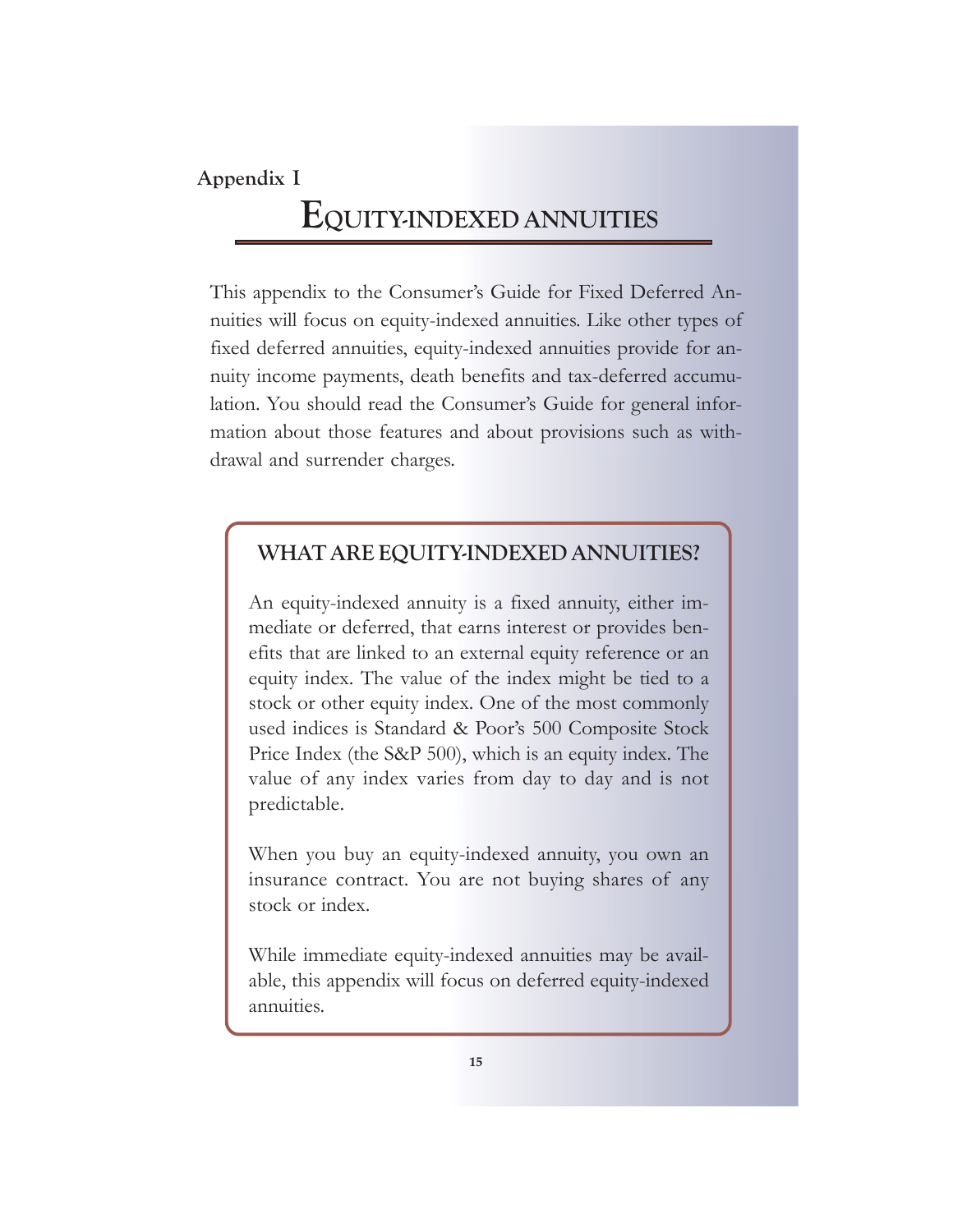#### **HOW ARE THEY DIFFERENT FROM OTHER FIXED ANNUITIES?**

An equity-indexed annuity is different from other fixed annuities because of the way it credits interest to your annuity's value.

Some fixed annuities only credit interest calculated at a rate set in the contract. Other fixed annuities also credit interest at rates set from time to time by the insurance company.

Equity-indexed annuities credit interest using a formula based on changes in the index to which the annuity is linked. The formula decides how the additional interest, if any, is calculated and credited. How much additional interest you get and when you get it depends on the features of your particular annuity.

Your equity-indexed annuity, like other fixed annuities, also promises to pay a minimum interest rate. The rate that will be applied will not be less than this minimum guaranteed rate even if the index-lined interest rate is lower.

The value of your annuity also will not drop below a guaranteed minimum. For example, many single premium contracts guarantee the minimum value will never be less than 90 percent of the premium paid, plus at least 3% in annual interest (less any partial withdrawals).

The guaranteed value is the minimum amount available during a term for withdrawals, as well as for some annuitizations (see "Annuity Income Payments") and death benefits. The insurance company will adjust the value of the annuity at the end of each term to reflect any index increases.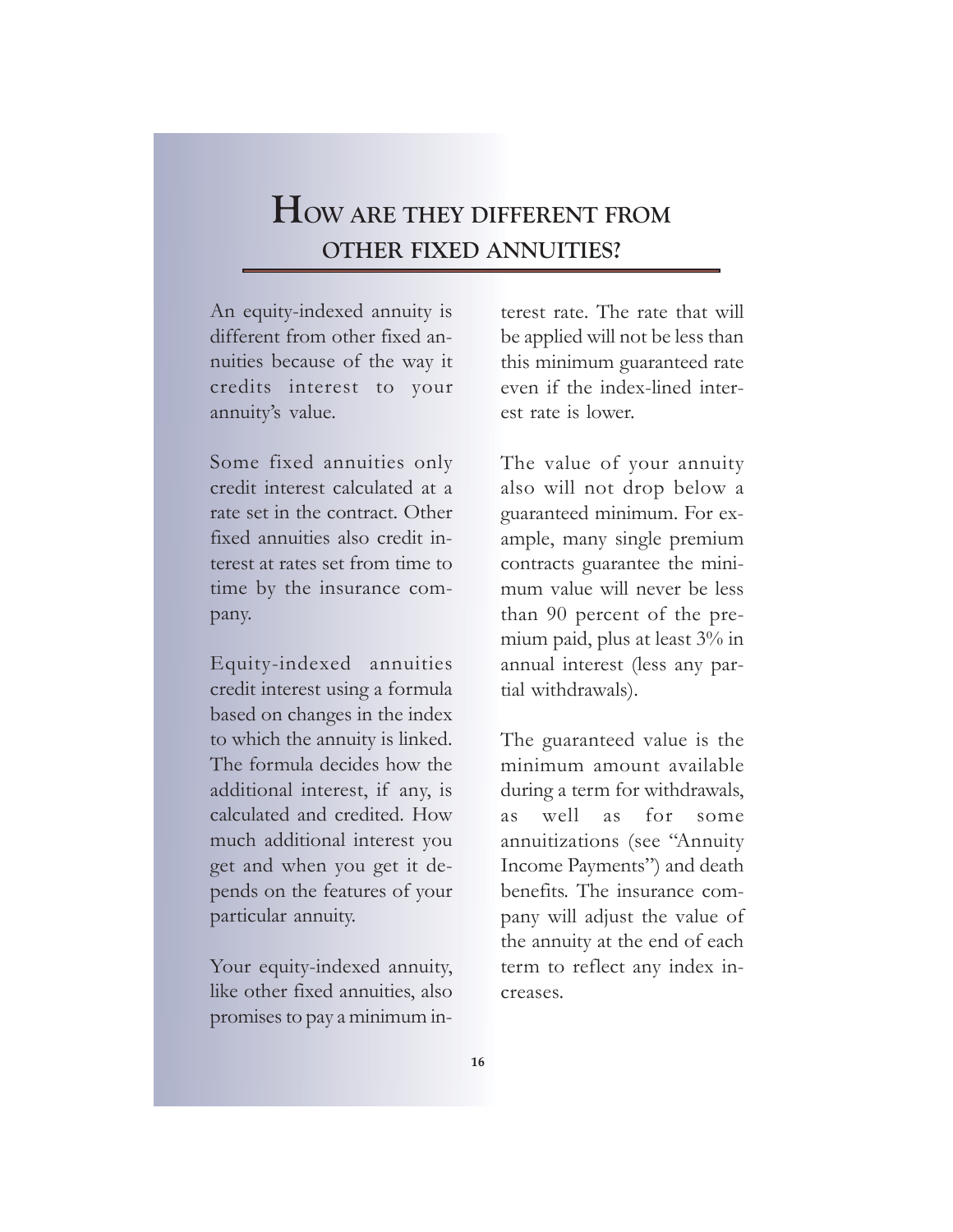#### **WHAT ARE SOME EQUITY-INDEXED ANNUITY CONTRACT FEATURES?**

Two features that have the greatest effect on the amount of additional interest that may be credited to an equity-indexed annuity are the indexing method and the participation rate. It is important to understand the features and how they work together. The following describes some other equity-indexed annuity features that affect the index-linked formula.

#### **Term**

The index term is the period over which index-linked interest is calculated; the interest is credited to your annuity at the end of a term. Terms are generally from one to ten years, with six or seven years being most common. Some annuities offer single terms while others offer multiple, consecutive terms. If your annuity has multiple terms, there will usually be a window at the end of each term, typically 30 days, during which you may withdraw your money without penalty. For installment premium annuities, the payment of each premium may begin a new term for that premium.

#### **Indexing Method**

The indexing method means the approach used to measure the amount of change, if any, in the index. Some of the most common indexing methods, which are explained more fully later on, include annual reset (ratcheting), high-water mark and point-to-point.

#### **Averaging**

In some annuities, the average of an index's value is used rather than the actual value of the index on a specified date. The index averaging may occur at the beginning, the end, or throughout the entire term of the annuity.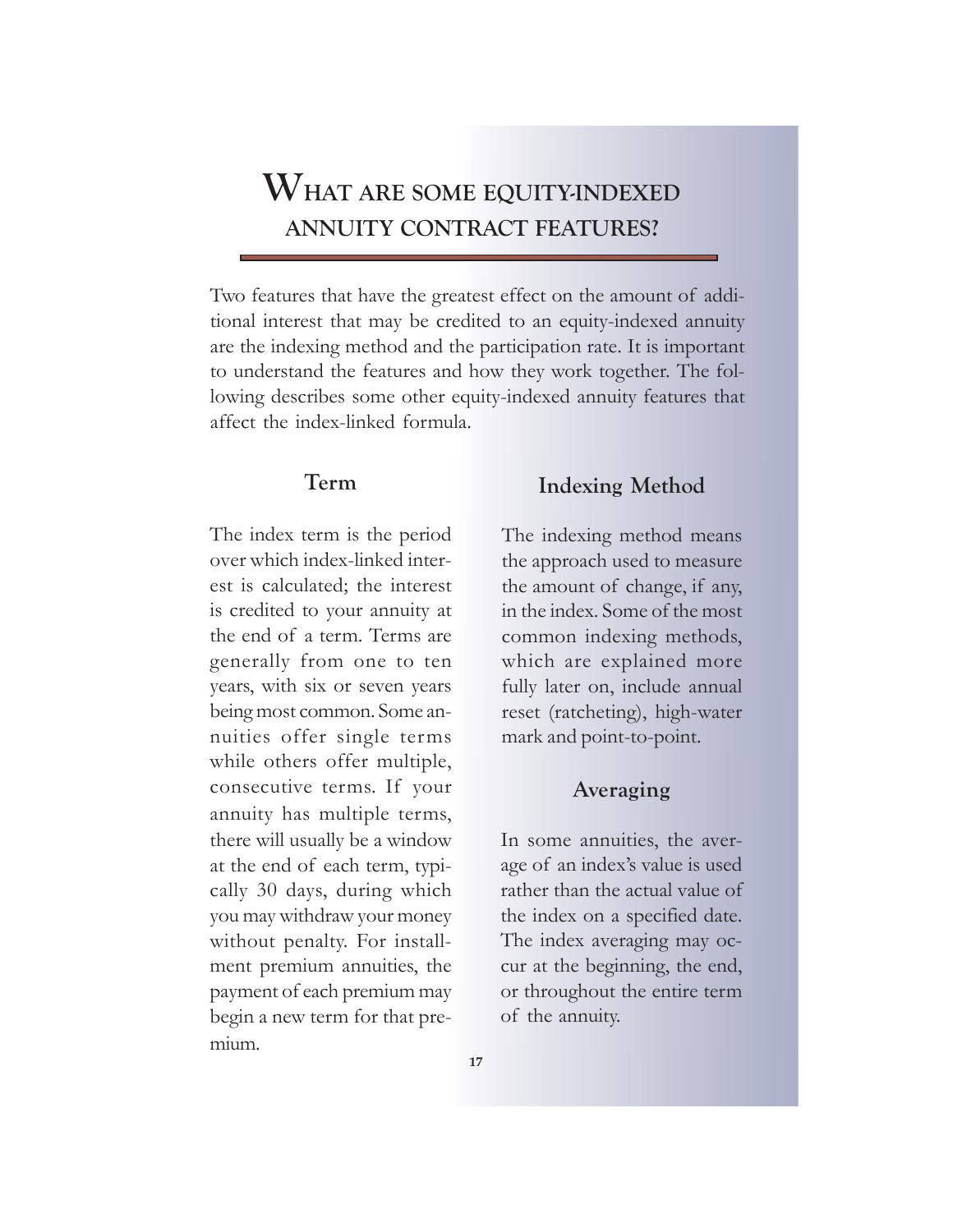#### **Cap Rate or Cap**

Some annuities may put an upper limit, or cap, on the indexlinked interest rate. This is the maximum rate of interest the annuity will earn. In the example given above, if the contract has a  $6\%$  cap rate,  $6\%$ , and not 6.3%, would be credited. Not all annuities have a cap rate.

#### **Vesting**

Some annuities credit none of the index-linked interest or only part of it, if you take out all your money before the end of the term. The percentage that is vested, or credited, generally increases as the term comes closer to its end and is always 100% at the end of the term.

#### **ARE DIVIDENDS INCLUDED IN THE INDEX?**

Depending on the index used, stock dividends may or may not be included in the index's value. For example, the S&P 500 is a stock price index and only considers the prices of stocks. It does not recognize any dividends paid on those stocks.

#### **Interest Compounding**

Some annuities pay simple interest during an index term. That means index-linked interest is added to your original premium amount but does not compound during the term. Others pay compound interest during a term, which means that index-linked interest that has already been credited also earns interest in the future. In either case, however, the interest earned in one term is usually compounded in the next.

#### **Floor on Equity Index-Linked Interest**

The floor is the minimum index-linked interest rate you will earn. The most common floor is  $0\%$ . A  $0\%$  floor assures that even if the index decreases in value, the indexlinked interest that you earn will be zero and not negative. As in the case of a cap, not all annuities have a stated floor on index-linked interest rates. But in all cases, your fixed annuity will have a minimum guaranteed value.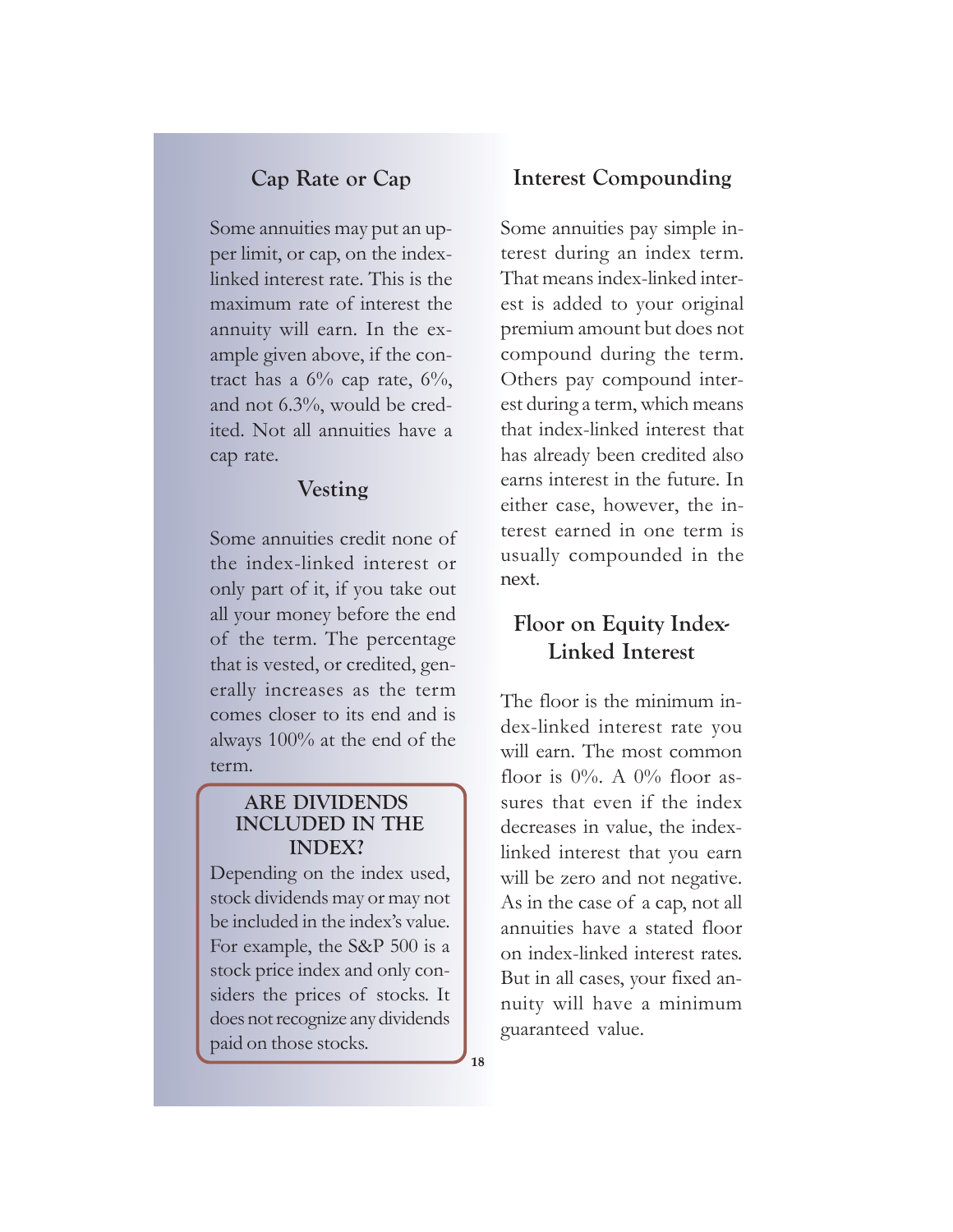#### **Participation Rate**

The participation rate decides how much of the increase in the index will be used to calculate indexlinked interest. For example, if the calculated change in the index is 9% and the participation rate is 70%, the index-linked interest rate for your annuity will be 6.3% (9%  $x\ 70\% = 6.3\%$ . A company may set a different participation rate for newly issued annuities as often as each day. Therefore, the initial participation rate in your annuity will depend on when it is issued by the company. The company usually guarantees the participation rate for a specific period (from one year to the entire term). When that period is over, the company sets a new participation rate for the next period. Some annuities guarantee that the participation rate will never be set lower or higher than a specified maximum.

#### **Margin/Spread/ Administrative Fee**

In some annuities, the indexlinked interest rate is computed by subtracting a specific percentage from any calculated change in the index. This percentage, sometimes referred to as the "margin," "spread," or "administrative fee," might be instead of, or in addition to, a participation rate. For example, if the calculated change in the index is 10%, your annuity might specify that 2.25% will be subtracted from the rate to determine the interest rate credited. In this example, the rate would be 7.75%  $(10\% - 2.25\% = 7.75\%)$ . In this example, the company subtracts the percentage only if the change in the index produces a positive interest rate.

#### **WHAT WILL IT COST ME TO TAKE MY MONEY OUT BEFORE THE END OF THE TERM?**

In addition to the information discussed in this Consumer's Guide about surrender an withdrawal charges and free withdrawals, there are additional considerations for equity-indexed annuities. Some annuities credit none of the index-linked interest or only part of it if you take out money before the end of the term. The percentage that is vested, or credited, generally increases as the term comes closer to its end and is always 100% at the end of the term.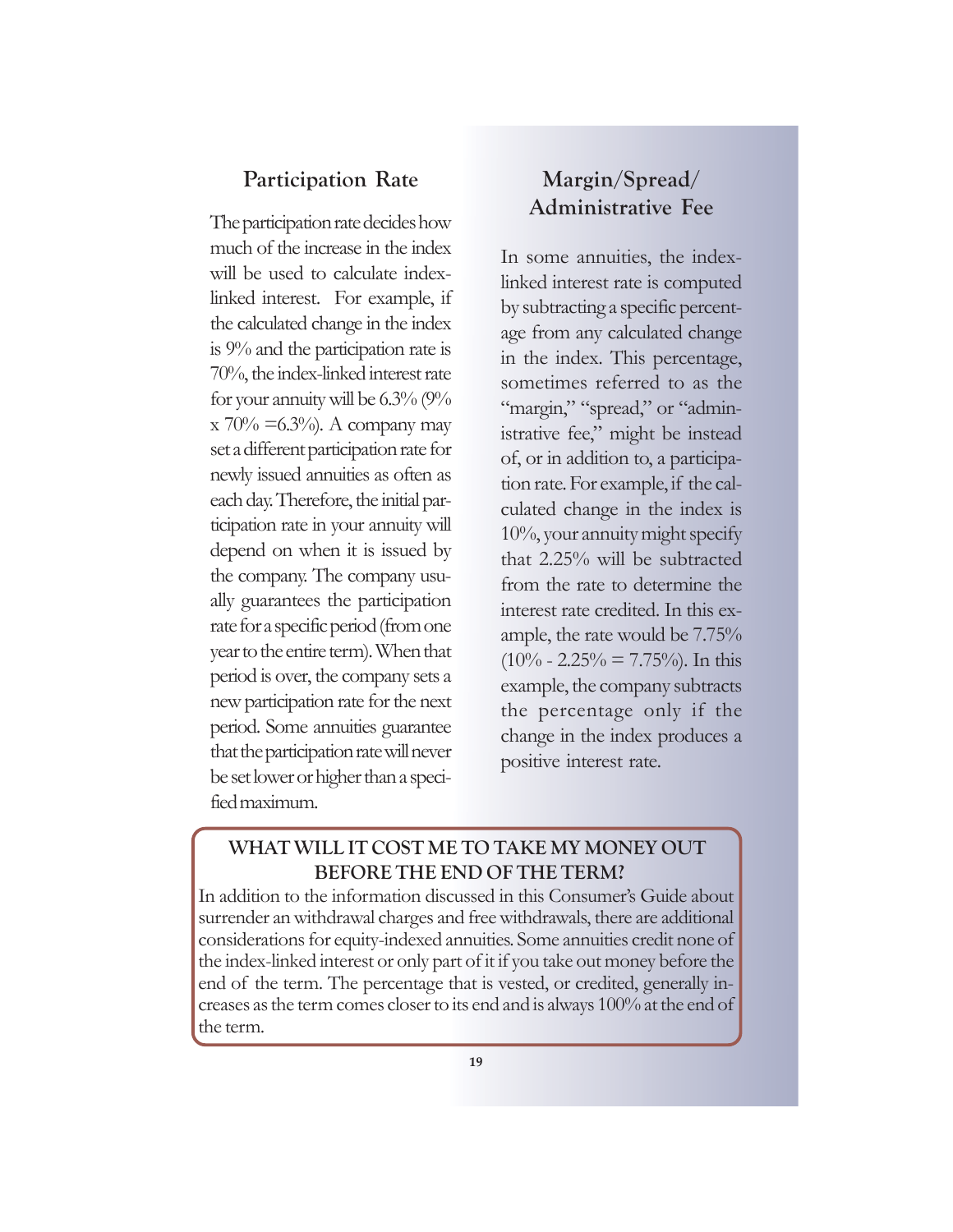#### **HOW DO THE COMMON INDEXING METHODS DIFFER?**

#### **Annual Reset**

Index-linked interest, if any, is determined each year by comparing the index value at the end of the contract year with the index value at the start of the contract year. Interest is added to your annuity each year during the term

#### **High-Water Mark**

The index-linked interest, if any, is decided by looking at the index value at various points during the term, usually the annual anniversaries of the date you bought the annuity. The interest is based on the difference between the highest index value and the index value at the start of the term. Interest is added to your annuity at the end of the term.

#### **Low-Water Mark**

The index-linked interest, if any, is determined by looking at the index value at various points during the term, usually the annual anniversaries of the date you bought the annuity. The interest is based on the difference between the index value at the end of the term and the lowest index value. Interest is added to your annuity at the end of the term.

#### **Point-to-Point**

The index-linked interest, if any, is based on the difference between the index value at the end of the term and the index value at the start of the term. Interest is added to your annuity at the end of the term.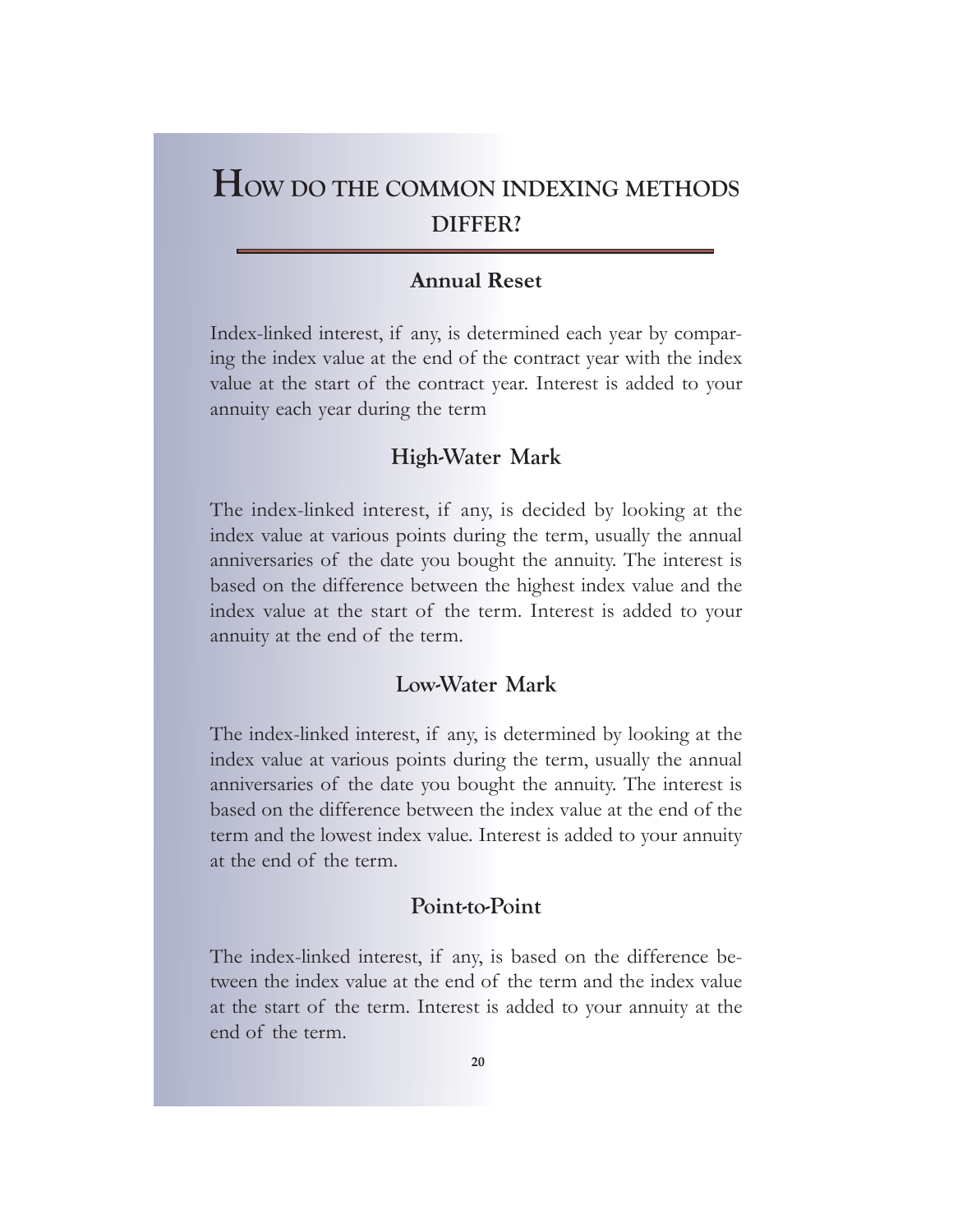| WHAT ARE SOME OF THE FEATURES AND TRADE-OFFS<br>OF DIFFERENT INDEXING METHODS? | Trade-Offs                                                                                                                                                                                                                                    |                     | averaging to limit the total amount of interest you might<br>and generally will be lower than that of other indexing<br>Your annuity's participation rate may change each year<br>methods. Also an annual reset design may use a cap or<br>earn each year.                                                                                                                                                                                                                                                                     |                | typically six or seven years, you may not be able to get<br>Since interest is not credited until the end of the term,<br>the index-linked interest until the end of the term. |
|--------------------------------------------------------------------------------|-----------------------------------------------------------------------------------------------------------------------------------------------------------------------------------------------------------------------------------------------|---------------------|--------------------------------------------------------------------------------------------------------------------------------------------------------------------------------------------------------------------------------------------------------------------------------------------------------------------------------------------------------------------------------------------------------------------------------------------------------------------------------------------------------------------------------|----------------|-------------------------------------------------------------------------------------------------------------------------------------------------------------------------------|
|                                                                                | offs to get features you want in an annuity. This means the annuity you chose may also have features you<br>Generally, equity-indexed annuities offer preset combinations of features. You may have to make trade-<br>Features<br>don't want. | <b>Annual Reset</b> | Since the interest earned is "locked in" annually and the<br>not affect the interest you have<br>already earned. Therefore, your annuity using the annual<br>often during the term. This design is more likely than oth-<br>index value is "reset" at the end of the year, future de-<br>reset method may credit more interest than annuities us-<br>index-linked interest before the<br>ing other methods when the index fluctuates up and down<br>creases in the index will<br>ers to give you access to<br>term ends.<br>21 | Point-to-Point | Since interest cannot be calculated before the end of the<br>term, use of this design may permit a higher participation<br>other designs.<br>rate than anuuities using        |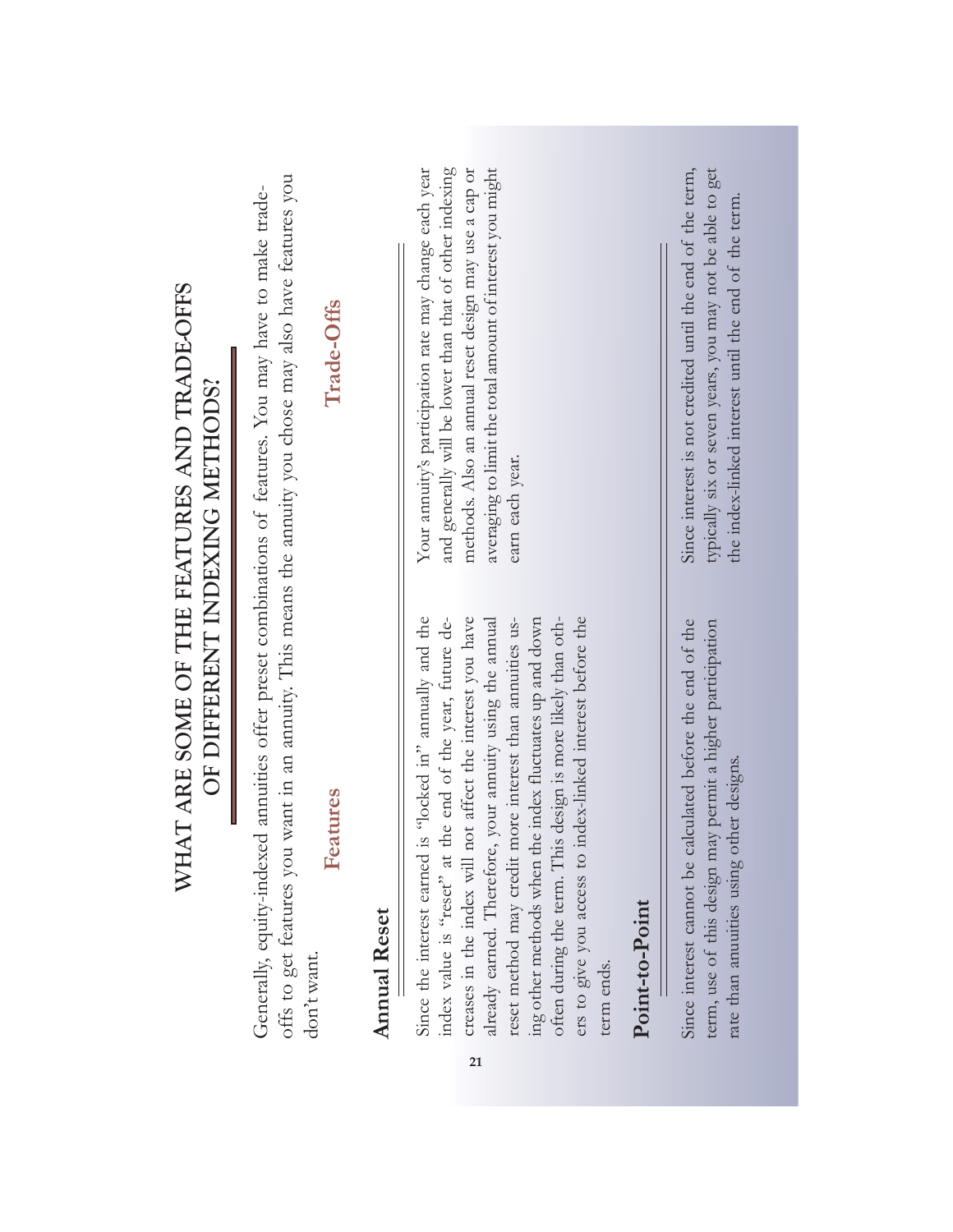## Features

## High-Water Mark **High-Water Mark**

Since interest is calculated using the highest value of the index on a contract anniversary during the term, this design may credit higher interest than some other designs if sign may credit higher interest than some other designs if the index reaches a high point early or in the middle of the Since interest is calculated using the highest value of the the index reaches a high point early or in the middle of the index on a contract anniversary during the term, this determ, then drops off at the end of the term. term, then drops off at the end of the term.

## **2**<sub>2</sub><sub>2</sub> Water Mark **Low-Water Mark**

Since interest is calculated using the lowest value of the index prior to the end of the term, this design may credit higher interest than some other designs if the index reaches a low point early or in the middle of the term and then Since interest is calculated using the lowest value of the index prior to the end of the term, this design may credit a low point early or in the middle of the term and then higher interest than some other designs if the index reaches rises at the end of the term. rises at the end of the term.

some annuities, if you surrender your annuity before terest for that term. In other annuities, you may re-Interest is not credited until the end of the term. In the end of the term, you may not get index-linked inceive index-linked interest, based on the highest anniversary value to date and the annuity's vesting schedule. Also, contracts with this design may have a lower participation rate than annuities using other designs or may use a cap to limit the total amount of interest you Interest is not credited until the end of the term. In some annuities, if you surrender your annuity before the end of the term, you may not get index-linked interest for that term. In other annuities, you may receive index-linked interest, based on the highest anniversary value to date and the annuity's vesting schedule. Also, contracts with this design may have a lower participation rate than annuities using other designs or may use a cap to limit the total amount of interest you might earn.

the lowest anniversary value to date with the index value Interest is not credited until the end of the term. With some annuities, if you surrender your annuity before the end of the term, you may not get index-linked interest for that term. In other annuities, you may receive index-linked interest based on a comparison of ceive index-linked interest based on a comparison of at surrender and the annuity's vesting schedule. Also, contracts with this design may have a lower participation rate than annuities using other designs or may use a cap to limit the total amount of interest you might Interest is not credited until the end of the term. With some annuities, if you surrender your annuity before the end of the term, you may not get index-linked interest for that term. In other annuities, you may rethe lowest anniversary value to date with the index value at surrender and the annuity's vesting schedule. Also, contracts with this design may have a lower participation rate than annuities using other designs or may use a cap to limit the total amount of interest you might earn.

# Trade-Offs **Features Trade-Offs**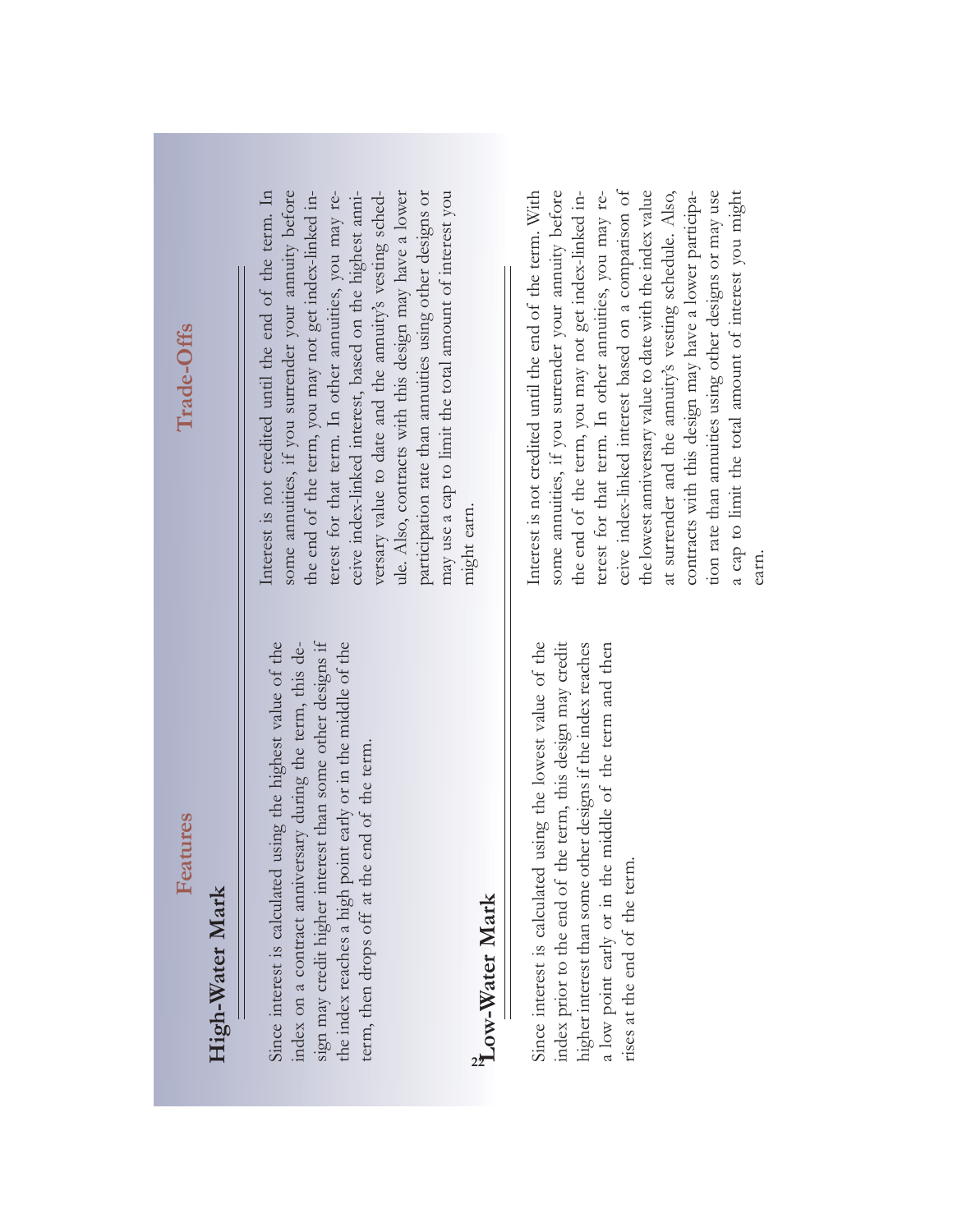#### **WHAT IS THE IMPACT OF SOME OTHER EQUITY-INDEXED ANNUITY PRODUCT FEATURES?**

#### **Cap on Interest Earned**

While a cap limits the amount of interest you might earn each year, annuities with this feature may have other product features you want, such as annual interest crediting or the ability to take partial withdrawals. Also, annuities that have a cap may have a higher participation rate.

#### **Averaging**

Averaging at the beginning of a term protects you from buying your annuity at a high point, which would reduce the amount of interest you might earn. Averaging at the end of the term protects you against severe declines in the index and losing index-linked interest as a result. On the other hand, averaging may reduce the amount of index-linked interest you earn when the index rises either near the start or at the end of the term.

#### **Participation Rate**

The participation rate may vary greatly from one annuity to another and from time to time within a particular annuity. Therefore, it is important for you to know how your annuity's participation rate works with the indexing method. A high participation rate may be offset by other features, such as simple interest, averaging, or a point-to-point indexing method. On the other hand, an insurance company may offset a lower participation rate by also offering a feature such as an annual reset indexing method.

#### **Interest Compounding**

It is important for you to know whether your annuity pays compound or simple interest during a term. While you may earn less from an annuity that pays simple interest, it may have other features you want, such as a higher participation rate.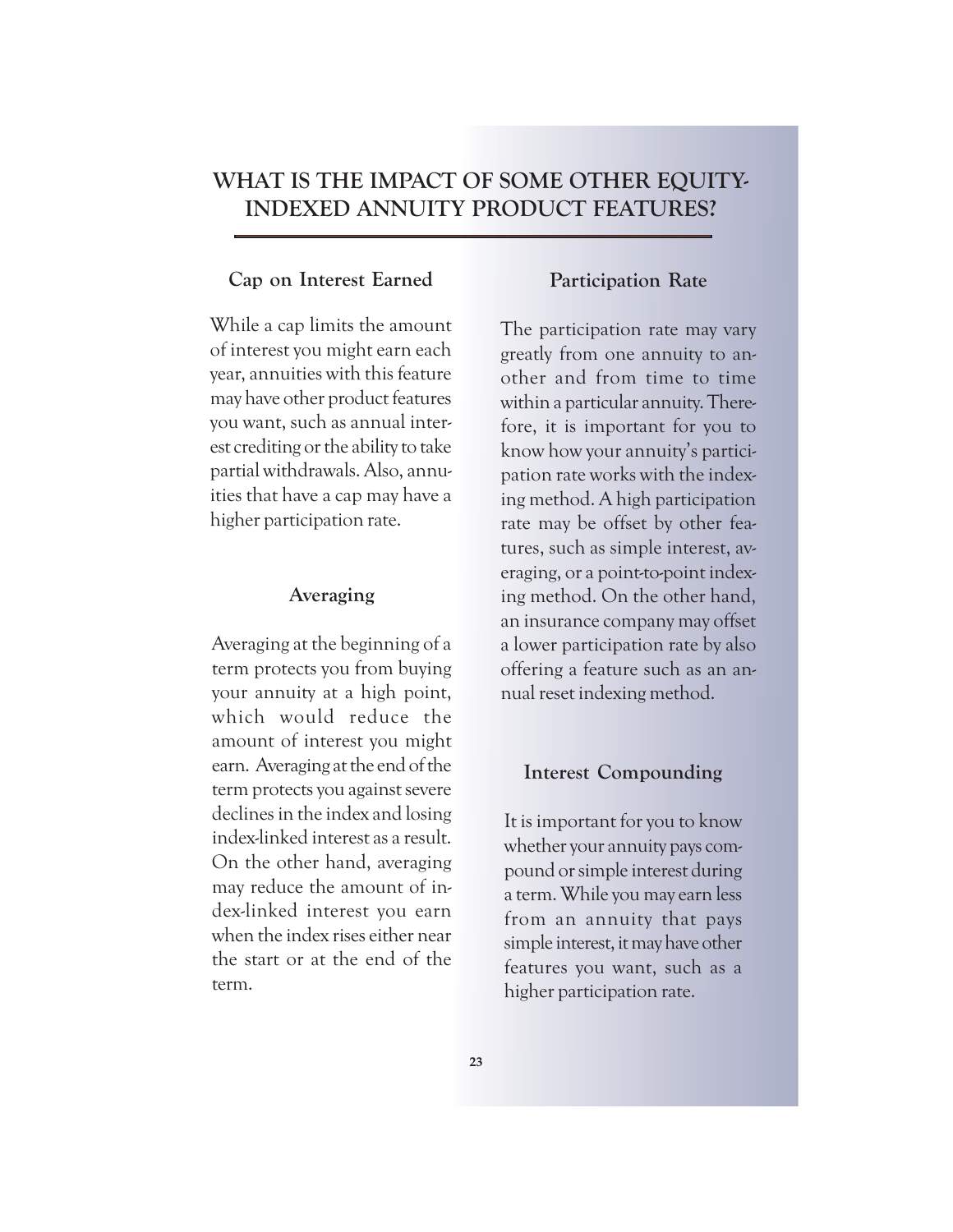#### **HOW DO I KNOW IF AN EQUITY-INDEXED ANNUITY IS RIGHT FOR ME?**

The questions listed below may help you decide which type of annuity, if any, meets your retirement planning and financial needs. You should consider what your goals are for the money you may put into the annuity. You need to think about how much risk you're willing to take with the money. Ask yourself:

- Am I interested in a variable annuity with the potential for z higher earnings that are not guaranteed and willing to risk losing the principal?
- Is a guaranteed interest rate more important to me, with little or no risk of losing the principal?
- Or, am I somewhere in between these two extremes andwilling to take some risks?

#### **HOW DO I KNOW WHICH EQUITY-INDEXED ANNUITY IS BEST FOR ME?**

As with any other insurance product, you must carefully consider your own personal situation and how you feel about the choices available. No single annuity design may have all the features you want. It is important to understand the features and trade-offs available so you can choose the annuity that is right for you. Keep in mind that it may be misleading to compare one annuity to another unless you compare all the other features of each annuity. You must decide for yourself what combination of features makes the most sense for you. Also remember that it is not possible to predict the future behavior of an index.